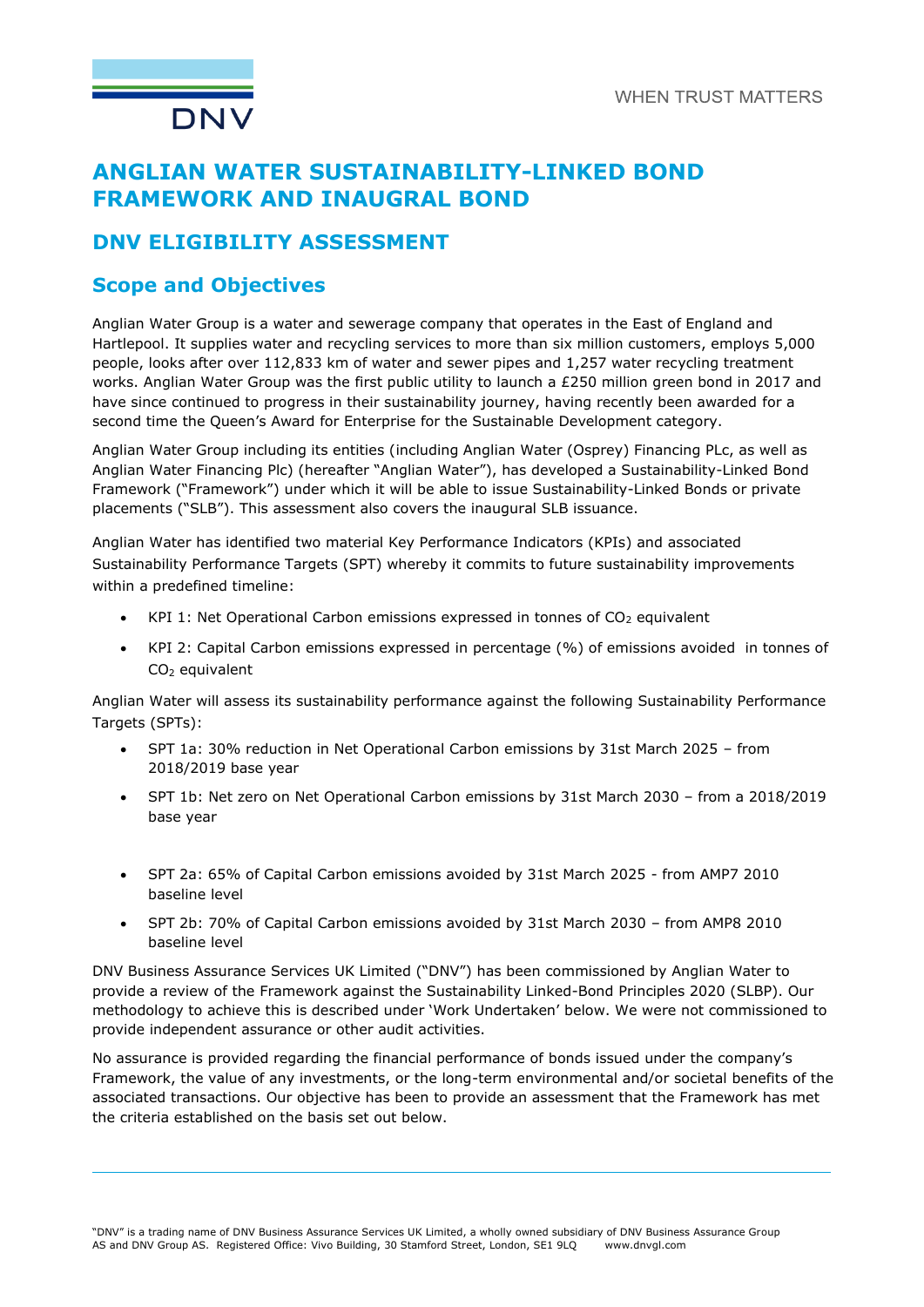

### **Responsibilities of the Management of Anglian Water and DNV**

The management of Anglian Water has provided the information and data used by DNV during the delivery of this review. Our statement represents an independent opinion and is intended to inform Anglian Water management and other interested stakeholders in the Framework as to whether the Framework is aligned with the SLBP. In our work we have relied on the information and the facts presented to us by Anglian Water. DNV is not responsible for any aspect of the projects or assets referred to in this opinion and cannot be held liable if estimates, findings, opinions, or conclusions are incorrect. Thus, DNV shall not be held liable if any of the information or data provided by Anglian Water management and used as a basis for this assessment were not correct or complete.

### **Basis of DNV's opinion**

We have adapted our eligibility assessment methodology to create an Anglian Water-specific Sustainability-Linked Bond Framework Eligibility Assessment Protocol (henceforth referred to as "Protocol"). Our Protocol includes a set of suitable criteria that can be used to underpin DNV's opinion. As per our Protocol, the criteria against which the Framework has been reviewed are grouped under the following Principles:

- **Principle One: Selection of Key Performance Indicators (KPIs).** The issuer of a sustainability-linked bond should clearly communicate its overall sustainability objectives, as set out in its sustainability strategy, and how these relate to its proposed Sustainability Performance Targets (SPTs). The KPI should be relevant, core and material to the issuer's core sustainability and business strategy, measurable or quantifiable on a consistent methodological basis, externally verifiable; and able to be benchmarked externally.
- **Principle Two: Calibration of Sustainability Performance Targets (SPTs)**. The SPTs should be ambitious, meaningful and realistic. The target setting should be done in good faith and based on a sustainability improvement in relation to a predetermined performance target benchmark.
- **Principle Three**: **Bond Characteristics.** The bond will need to include a financial and/or structural impact depending on whether the selected KPIs reach (or not) the predefined SPTs. The bond documentation needs to require the definitions of the KPI(s) and SPT(s) and the potential variation of the SLB's financial and/or structural characteristics. Any fallback mechanisms in case the SPTs cannot be calculated or observed in a satisfactory manner, should be explained.
- **Principle Four: Reporting**. Issuers should publish and keep readily available and easily accessible up to date information on the performance of the selected KPI(s), as well as a verification assurance report outlining the performance against the SPT(s) and the related impact and timing of such impact on the bond's financial and/or structural characteristics, with such information to be provided to investors participating in the bond at least once per annum.
- **Principle Five: Verification (Post-issuance)**. The Issuer should have its performance against its SPTs independently verified by a qualified external reviewer with relevant expertise, such as an auditor, environmental consultant and/or independent ratings agency, at least once a year. The verification of the performance against the SPT(s) should be made publicly available.

## **Work undertaken**

Our work constituted a high-level review of the available information, based on the understanding that this information was provided to us by Anglian Water in good faith. We have not performed an audit or other tests to check the veracity of the information provided to us. The work undertaken to form our opinion included: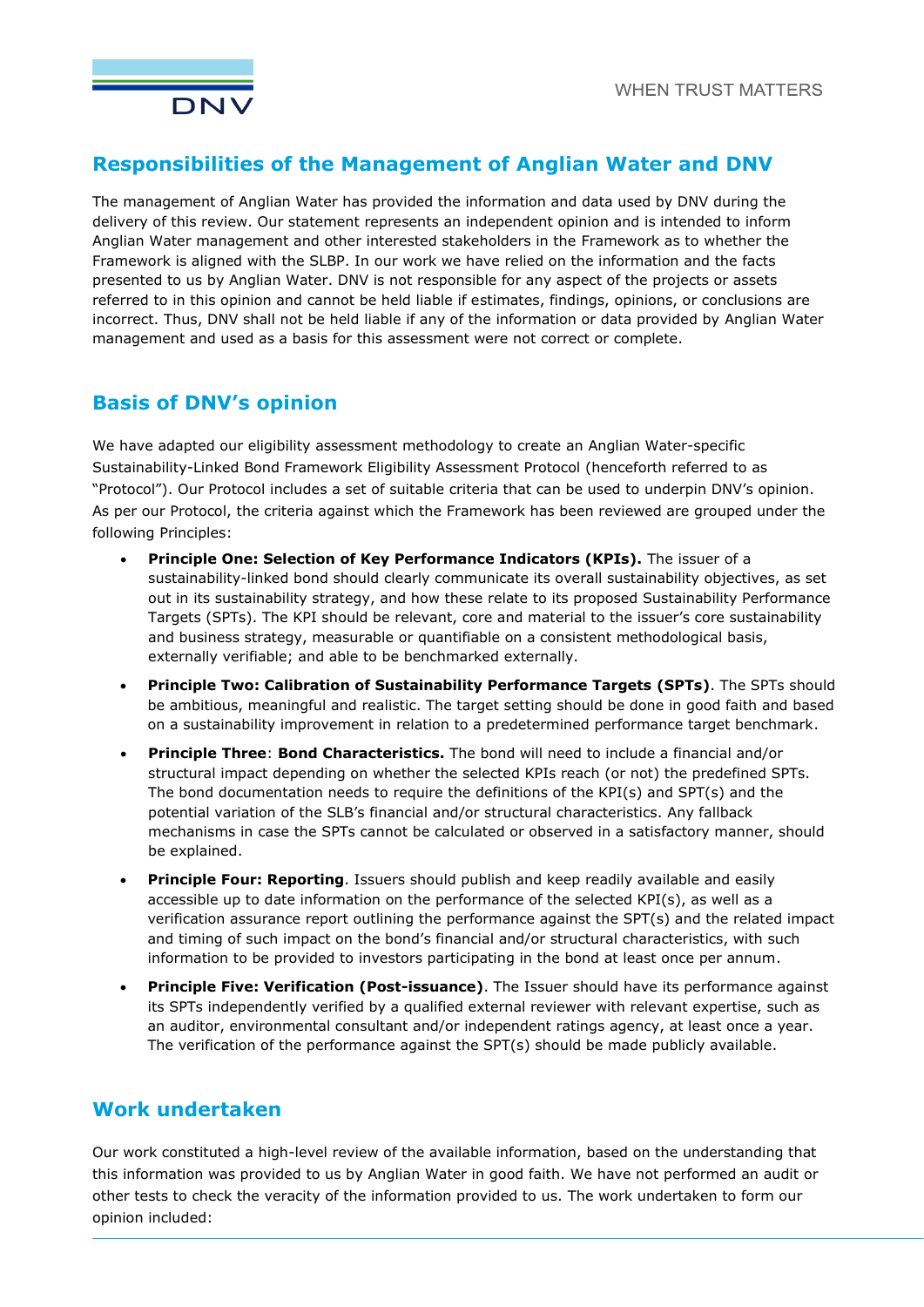

- Creation of an Anglian Water-specific Protocol, adapted to the purpose of the Framework assessment, as described above;
- Assessment of documentary evidence provided by Anglian Water on the Framework and supplemented by a high-level desktop research. These checks refer to current assessment best practices and standards methodology;
- Discussions with Anglian Water' management, and review of relevant documentation and evidence related to the criteria of the Protocol; and
- Documentation of findings against each element of the criteria.

Our opinion as detailed below is a summary of these findings.

### **Findings and DNV's opinion**

DNV's summary findings are listed below, with further detail provided in [Schedule 2.](#page-7-0)

#### **1. Principle One: Selection of Key Performance Indicators (KPIs).**

Within the Framework, Anglian Water has selected two material KPIs whereby it commits to future sustainability improvements:

- $KPI$  1: Net Operational Carbon emissions expressed in tonnes of  $CO<sub>2</sub>$  equivalent
- KPI 2: Capital Carbon emissions expressed in % of emissions avoided in tonnes of  $CO<sub>2</sub>$ equivalent

KPI 1 is a core component of Anglian Water's commitment to reaching net zero carbon emissions by 2030. This is an objective shared with all water companies in England, and set out in 2019 as part of the Water UK Public Interest Commitment to show leadership at a national level.

The KPI is defined as operational emissions (Scope 1, 2 and some Scope 3 relevant to core outsourced activities) of which Anglian Water has operational control. Scope 1 emissions include the burning of fossil fuels, processes and fugitive emissions (e.g. Nitrous oxide and methane from water recycling/sludge treatment) and emissions from owned or leased vehicles. Scope 2 emissions include purchased grid electricity. Scope 3 emissions include business travel, outsourced activities within their regulatory boundary and Transmission & Distribution losses. The KPI includes the export of surplus renewable generation and purchase of Renewable Energy Guarantees of Origin (REGO) backed green tariff electricity. Any residual emissions are counterbalanced by an equivalent sequestration of gases from the atmosphere. This fully aligns with the definition with the Water UK Routemap to Net Zero 2030, where emissions will be less than or equal to mitigation activities.

Anglian Water has also presented a clear decarbonisation hierarchy.

The KPI is calculated using the UK Water Industry Research (UKWIR) Carbon Accounting Workbook.

The workbook has been in place since 2004 and is updated annually to reflect the needs of the industry, including changes in carbon accounting practices. Data is then compiled within the Carbon Accounting Workbook to provide scope 1, 2 and 3 emissions. The carbon data has historically been externally verified by a suitable provider as part of Anglian Water's regulatory reporting requirements. .

KPI 2 recognises that Anglian Water is responsible for considerable capital carbon within their distribution and treatment assets. Anglian Water recognises that there is a causal link between carbon reduction and lower costs and has used carbon reduction as a means of driving efficient investment which is a key part of Anglian Water's wider strategy.

KPI 2 is defined as the emissions associated with the creation of assets (from cradle to as built), this is Anglian Water's carbon footprint as a result of the construction projects undertaken, covering the extraction, transportation and processing of raw materials and from site construction activities required to create or maintain a built asset, or part thereof, expressed as equivalent emissions of carbon dioxide. The calculation method is through the development of a series of capital carbon models using best available data from the University of Bath Inventory of Carbon and Energy, Defra and CSSM workbook. Baselines at scheme level are calculated within the investment optimization tool Copperleaf C55. Anglian Water's approach to measuring capital carbon follows the guidance of the UKWRI framework for accounting for embodied carbon in water industry assets 12/CL/01/15. The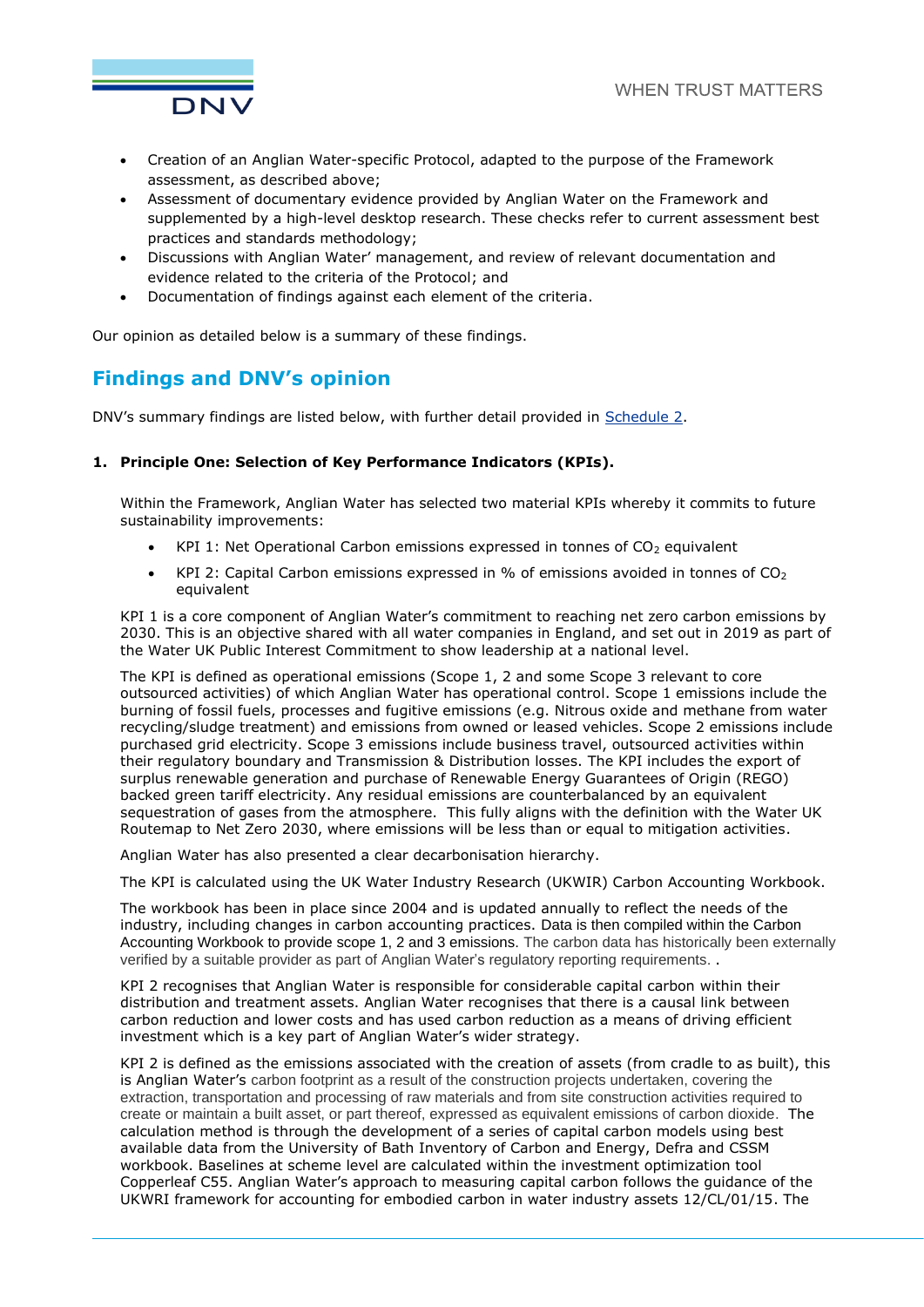

entire process is governed by Anglian Water through its certified PAS2080 Carbon Management in Infrastructure system.

Based on the work undertaken, DNV can confirm that both KPIs are relevant, core and material to the company's overarching sustainability strategy and included within the Bond documentation. The rationale and process for KPI selection, as well as its definition, measurability and verifiability are clearly defined, and are deemed to be robust, reliable and in accordance with the SLBP.

#### **2. Principle Two: Calibration of Sustainability Performance Targets (SPTs).**

Aligned with the two KPIs outlined above, Anglian Water has set the following SPTs:

- SPT 1a: 30% reduction in Net Operational Carbon emissions by 31st March 2025 from 2018/2019 base year
- SPT 1b: Net zero on Net Operational Carbon emissions by 31st March 2030 from a 2018/2019 base year
- SPT 2a: 65% of Capital Carbon emissions avoided by 31st March 2025 from AMP7 2010 baseline level
- SPT 2b: 70% of Capital Carbon emissions avoided by 31st March 2030 from AMP8 2010 baseline level

SPT 1a and 1b ("SPT 1") is aligned with Anglian Water's commitment to reaching net zero carbon emissions by 2030 while SPT 2a and 2b ("SPT 2") addresses the considerable capital carbon within Anglian Water's distribution and treatment assets and is aligned with the 2030 target of 70% reduction against 2010 baseline. DNV has assessed both SPTs and can confirm they are sciencebased with clear definitions and aligned with the Paris Agreement goal of limiting global warming to well below 2, preferably to 1.5 degrees Celsius, compared to pre-industrial levels.

Within the Framework. Anglian Water has clearly presented three years of historical data for SPT 1 and SPT2. Both SPTs have clearly defined baseline (SPT 1: 2018/19, SPT 2: 2010) and target dates  $(31<sup>st</sup>$  March 2025 and 31 $<sup>st</sup>$  March 2030). Anglian Water has also presented a clear re-baselining policy</sup> defining when baseline recalculations are triggered.

Anglian Water has also presented clear evidence justifying the selection of the respective percentage reduction targets. DNV can also confirm the targets are in line or leading when compared to peers and has reviewed the evidence demonstrating the above "Business as Usual" trajectory. Anglian Water has also clearly outlined the factors that support and pose a risk to the achievement of the targets and presented a clear but challenging route map to SPT achievement. DNV can confirm the SPTs are included within the Bond documentation.

Based on the evidence reviewed, DNV can confirm that the SPTs represent a material improvement in the respective KPIs and are beyond a "Business as Usual" trajectory, are consistent with Anglian water's overall strategic sustainability strategy, set on a predefined timeline and refer to science in line with the SLBP.

#### **3. Principle Three: Bond Characteristics**

DNV confirms the failure of Anglian Water to satisfy [one or several] of the SPTs above will trigger a Step up Margin, as defined in the offering documentation, to be applied for any Interest Period commencing on or after the interest payment date immediately following the Notification Date. In this case, the rate of interest will be increased by the Step-up Margin.

The details of any financial penalty payable to investors in any Sustainability-Linked Bond in the event of a missed target will be set out in the offering documentation provided at the point of issuance of any Sustainability Linked Bond. These details will include:

- Maturity date of instrument
- Sustainability Key Performance Indicators (KPIs)
- Sustainability Performance Targets (SPTs)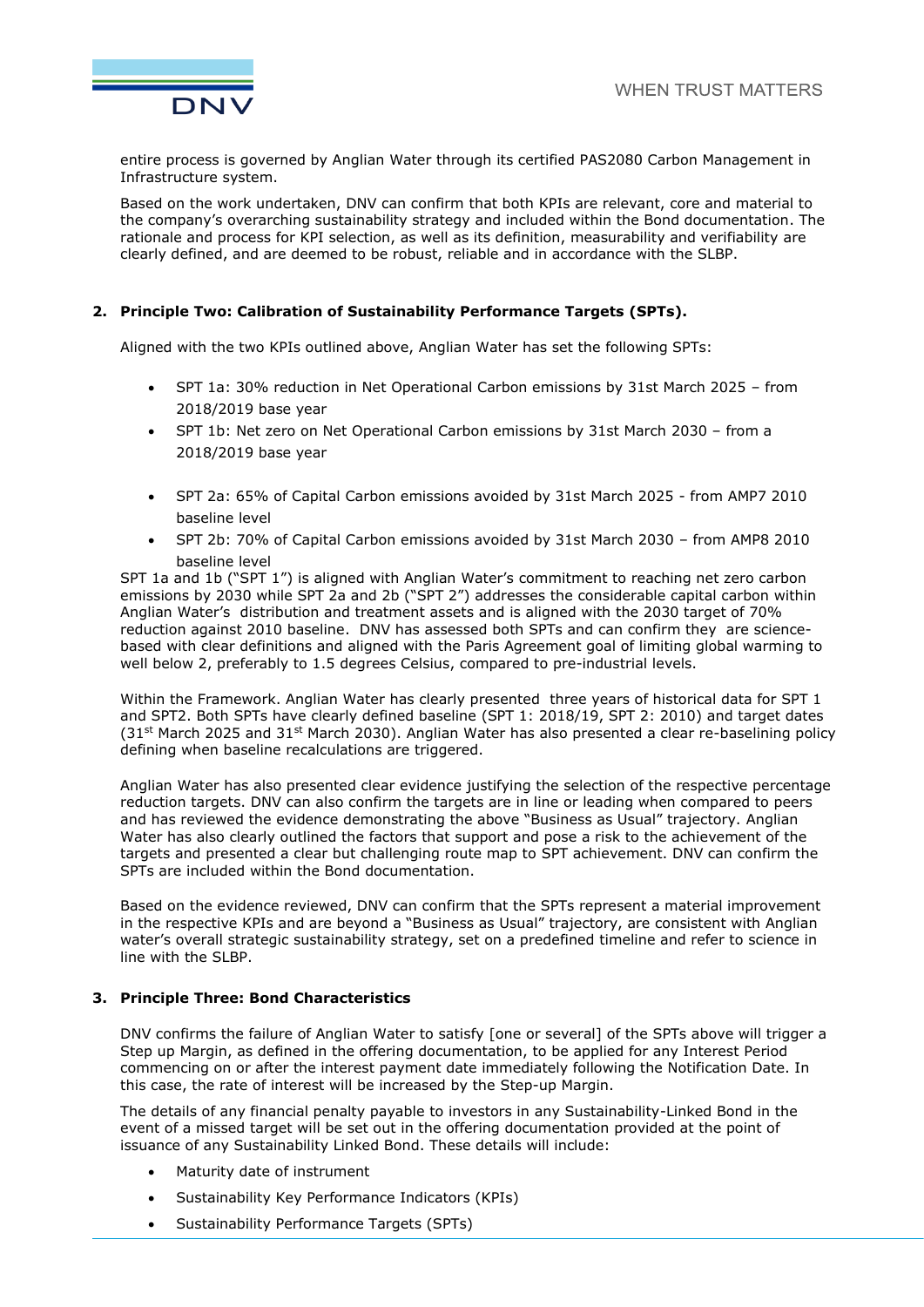

- Sustainability Target Observation Date(s)
- Financial Incentive Mechanism and Quantum (for example a coupon step-up, or payment of a premium at maturity).

DNV confirm the Bond Characteristics are appropriately set out in the Bond documentation.

Anglian Water has also presented a clear re-baselining policy defining when baseline recalculations are triggered.

DNV can confirm Anglian Water's commitment to the bond characteristics is in line with the requirements of the SLBP.

#### **4. Principle Four: Reporting:**

DNV can confirm Anglian Water has committed to reporting their KPIs on an annual basis as part of its annual report/non-financial statement, which is verified by external auditors, and available on its website. Reporting may include:

- Up-to-date information on the performance of the selected KPI, including the baseline where relevant.
- A verification assurance report relative to the KPI outlining the performance against the SPT and the related impact, and timing of such impact, on a financial instrument performance; and
- Any relevant information enabling investors to monitor the progress of the KPI

Information may also include when feasible and possible:

- Qualitative or quantitative explanation of the contribution of the main factors behind the evolution of the performance/KPI on an annual basis;
- Illustration of the positive sustainability impacts of the performance improvement; and/or
- Any re-assessments of KPIs and/or restatement of the SPT and/or pro-forma adjustments of baselines or KPI scope, if relevant.

DNV can confirm Anglian Water's commitment to reporting is in line with the requirements of the SLBP.

#### **5. Principle Five: Verification.**

Anglian Water has obtained a second party opinion by way of this assessment, confirming the alignment with the five components of the SLB. Anglian Water's performance of each KPI according to each corresponding SPT will be verified by the External Verifier on an annual basis as part of the annual report. In addition, the performance of the KPIs as of 2025 against each corresponding SPT will be notified in writing by Anglian Water to the Principal Paying Agent and the Noteholders.

DNV can confirm Anglian Water's commitment to verification is in line with the requirements of the SLBP.

On the basis of the information provided by Anglian Water and the work undertaken, it is DNV's opinion that the Framework and inaugural bond meets the criteria established in the Protocol and that it is aligned with the stated definition of sustainability-linked bonds within the sustainability Linked Bond Principles 2020, which is to *"incentivise the issuer's achievement of material, quantitative, predetermined, ambitious, regularly monitored and externally verified sustainability (ESG) objectives through KPIs and SPTs"*, thereby providing *"an investment opportunity with transparent sustainability credentials"*.

#### **for DNV Business Assurance Services UK Limited**

London, XXXX June 2020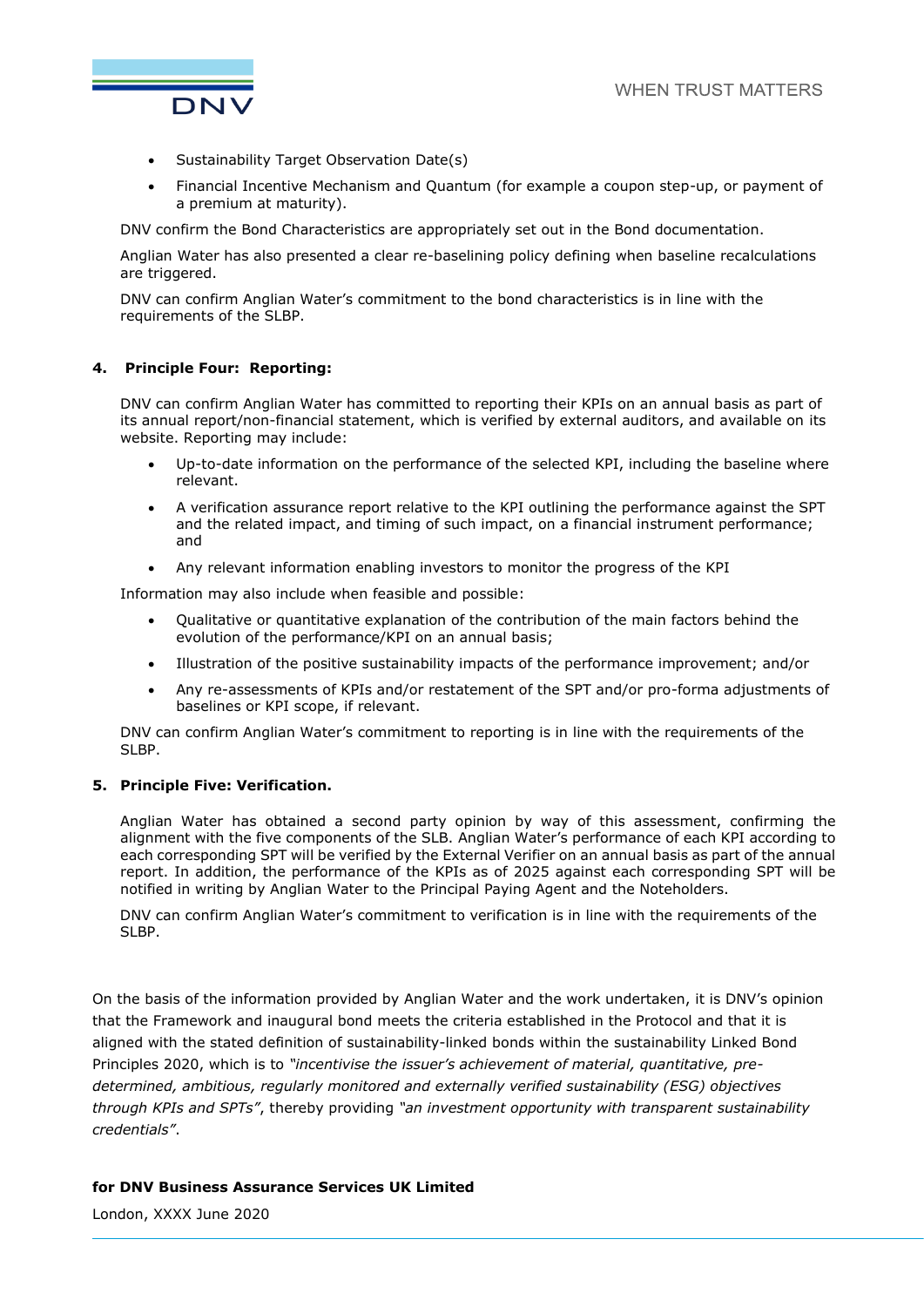**WHEN TRUST MATTERS** 



DNV<br>Shound del der

**Shaun Walden** Principal Consultant and Project Director DNV – Business Assurance

Sourile tenmen Gleat

**Souvik Ghosh** Principal Consultant and Reviewer DNV – Business Assurance

#### **About DNV**

Driven by our purpose of safeguarding life, property and the environment, DNV enables organisations to advance the safety and sustainability of their business. Combining leading technical and operational expertise, risk methodology and in-depth industry knowledge, we empower our customers' decisions and actions with trust and confidence.

With our origins stretching back to 1864, our reach today is global. Operating in more than 100 countries, our 16,000 professionals are dedicated to helping customers make the world safer, smarter and greener.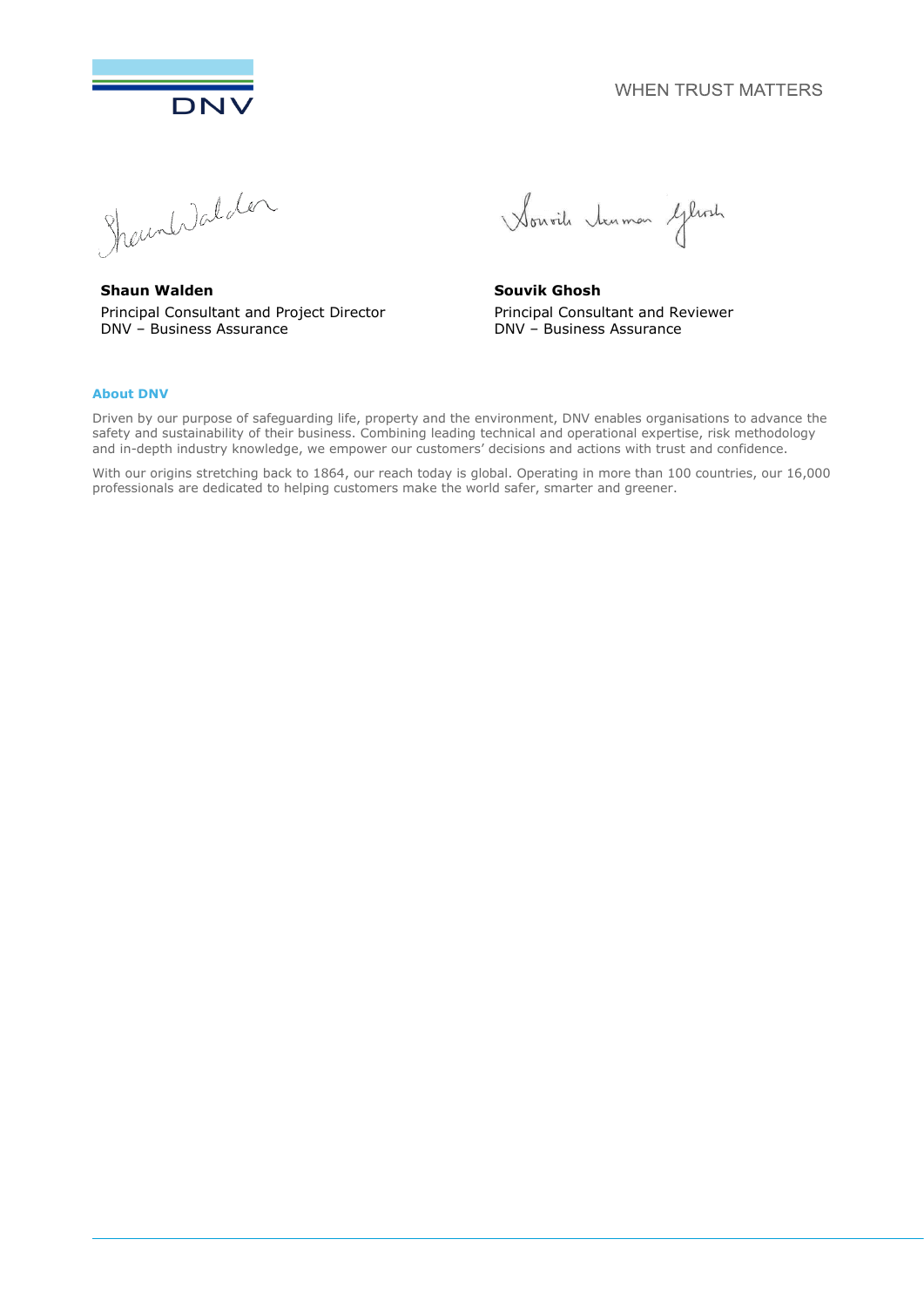

## **SCHEDULE 1: DESCRIPTION THE KEY PERFORMANCE INDICATOR (KPI) AND SUSTAINABILITY PERFORMANCE TARGET (SPT) FOR SUSTAINABILITY LINKED BONDS**

| <b>KEY PERFORMANCE INDICATOR</b>                                                                             | <b>SUSTAINABILITY PERFORMANCE TARGET</b>                                                                                                                                                                              |
|--------------------------------------------------------------------------------------------------------------|-----------------------------------------------------------------------------------------------------------------------------------------------------------------------------------------------------------------------|
| <b>KPI 1: Net Operational Carbon emissions</b><br>expressed in tonnes of CO2 equivalent                      | SPT 1a: 30% reduction in Net Operational Carbon emissions by 31st<br>March 2025 - from 2018/2019 base year<br>SPT 1b: Net zero on Net Operational Carbon emissions by 31st<br>March 2030 - from a 2018/2019 base year |
| <b>KPI 2: Capital Carbon emissions expressed</b><br>in % of emissions avoided in tonnes of CO2<br>equivalent | SPT 2a: 65% of Capital Carbon emissions avoided by 31st March<br>2025 - from AMP7 2010 baseline level<br>SPT 2b: 70% of Capital Carbon emissions avoided by 31st March<br>2030 - from AMP8 2010 baseline level        |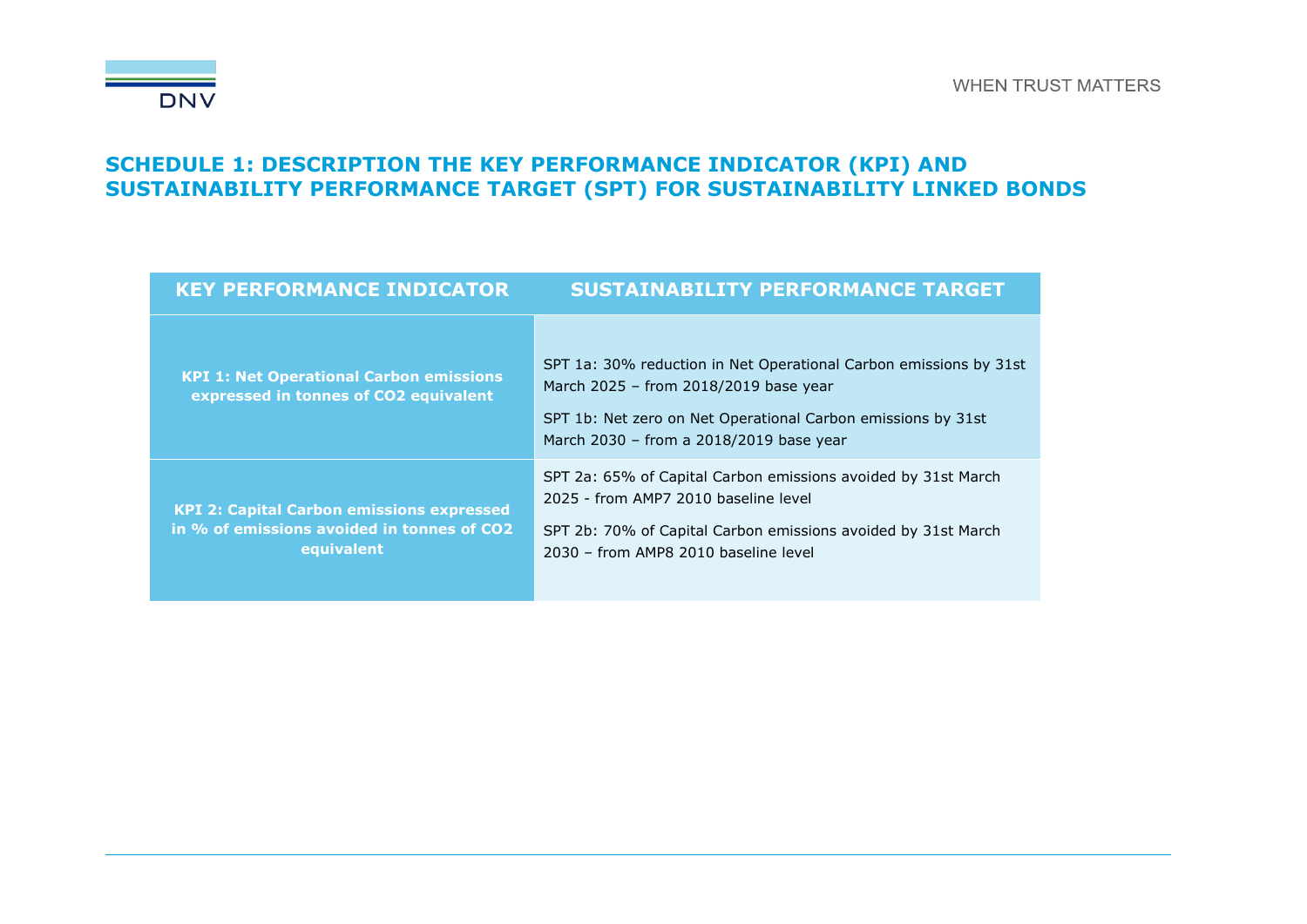

### **SCHEDULE 2: ANGLIAN WATER' SPECIFIC SUSTAINABILITY LINKED BOND ELIGIBILITY ASSESSMENT PROTOCOL**

### **1. Selection of Key Performance Indicators (KPIs)**

<span id="page-7-0"></span>

| Ref. | <b>Criteria</b>                                                              | <b>Requirements</b>                                                                                                                                                                                                                                                                                                                                                                                                                                                                                                                                                                                                                                                                                          | <b>Work Undertaken</b>                                                                                                                                                                                                                                                                                                                                                                                                                                                                                                                             | <b>DNV Findings</b>                                                                                                                                                                                                                                                                                                                                                                                                                                                                                                                                                                                                                                                                                                                                                                                                                                                                                                                                                                                                                                                                                                                                                                           |
|------|------------------------------------------------------------------------------|--------------------------------------------------------------------------------------------------------------------------------------------------------------------------------------------------------------------------------------------------------------------------------------------------------------------------------------------------------------------------------------------------------------------------------------------------------------------------------------------------------------------------------------------------------------------------------------------------------------------------------------------------------------------------------------------------------------|----------------------------------------------------------------------------------------------------------------------------------------------------------------------------------------------------------------------------------------------------------------------------------------------------------------------------------------------------------------------------------------------------------------------------------------------------------------------------------------------------------------------------------------------------|-----------------------------------------------------------------------------------------------------------------------------------------------------------------------------------------------------------------------------------------------------------------------------------------------------------------------------------------------------------------------------------------------------------------------------------------------------------------------------------------------------------------------------------------------------------------------------------------------------------------------------------------------------------------------------------------------------------------------------------------------------------------------------------------------------------------------------------------------------------------------------------------------------------------------------------------------------------------------------------------------------------------------------------------------------------------------------------------------------------------------------------------------------------------------------------------------|
| 1a   | $KPI -$<br>material to<br>core<br>sustainability<br>and business<br>strategy | The issuer's sustainability<br>performance is measured using<br>sustainability KPIs that can be<br>external or internal. The KPIs<br>should be material to the issuer's<br>core sustainability and business<br>strategy and address relevant<br>environmental, social and/or<br>governance challenges of the<br>industry sector and be under<br>management's control. The KPI<br>should be of high strategic<br>significance to the issuer's<br>current and/or future operations;<br>It is recommended that issuers<br>communicate clearly to investors<br>the rationale and process<br>according to which the KPI(s)<br>have been selected and how the<br>KPI(s) fit into their sustainability<br>strategy. | In addition to reviewing the<br>evidence below, we had several<br>detailed discussions with Anglian<br>Water.<br>Evidence reviewed:<br>Anglian Water<br>Sustainability-Linked<br><b>Bond Framework May</b><br>2021<br>Anglian Water Limited<br>Annual Integrated Report<br>2020<br>Anglian Water's "Love<br>Every Drop" strategy<br>Anglian Water's<br>Greenhouse Gas Annual<br>Emissions Report (2010 -<br>2020)<br>Anglian Water's PAS2080<br>- Carbon management in<br>infrastructure certification<br>Green Bond Annual<br>$\bullet$<br>Report | Anglian Water has selected two material KPIs whereby it<br>commits to future sustainability improvements:<br>KPI 1: Net Operational Carbon emissions expressed in<br>tonnes of $CO2$ equivalent<br>KPI 2: Capital Carbon emissions expressed in % of<br>$\bullet$<br>emissions avoidedin tonnes of CO <sub>2</sub> equivalent<br>Both KPIs are a core component of Anglian Water's<br>commitment to reaching net zero carbon emissions by 2030.<br>This is an objective shared with all water companies in<br>England and set out in 2019 as part of the Water UK Public<br>Interest Commitment. In Addition, DNV can confirm that:<br>Anglian Water are one of the largest users of power in the<br>east of England;<br>Anglian Water produces significant emissions through<br>pumping water around the predominantly flat east of<br>England, energy accounts for the largest proportion of<br>Anglian Water' carbon footprint and is a significant cost,<br>the management of carbon is embedded into decision<br>making process through their PAS2080 - Carbon<br>management in infrastructure certification;<br>Carbon has been a key measured and reported KPI since<br>at least 2010. |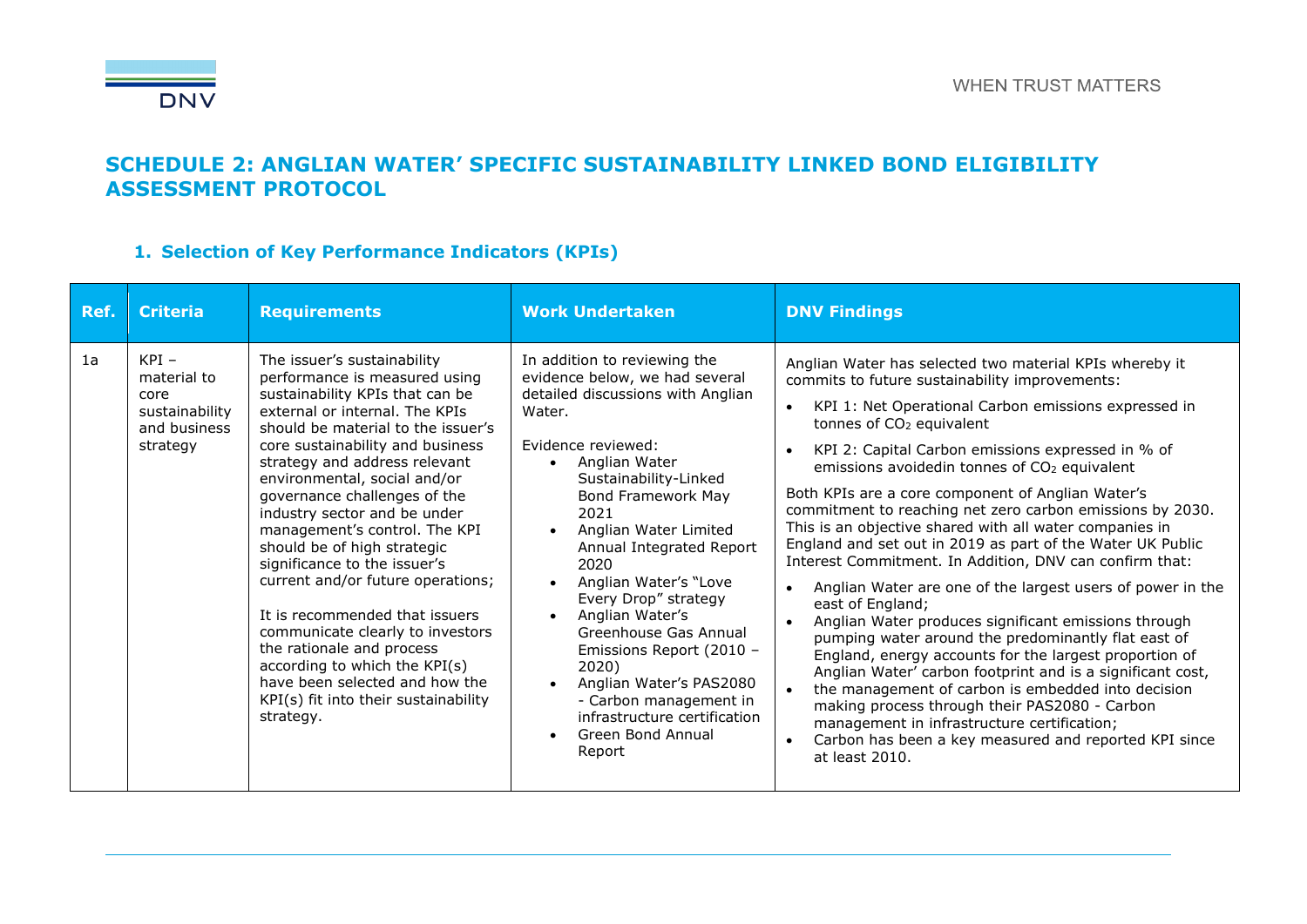

| Ref. | <b>Criteria</b>       | <b>Requirements</b>                                                                                                                                                                                                                                                                                                                                                                                                                                                                                                                                                                                                                                                                                                                                                                                                   | <b>Work Undertaken</b>                                                                                                                                                                                                                                                                                                                                                                                                                                                | <b>DNV Findings</b>                                                                                                                                                                                                                                                                                                                                                                                                                                                                                                                                                                                                                                                                                                                                                                                                                                                                                                                                                                                                                                                                                                                                                                                                                                                                                                                                                                |
|------|-----------------------|-----------------------------------------------------------------------------------------------------------------------------------------------------------------------------------------------------------------------------------------------------------------------------------------------------------------------------------------------------------------------------------------------------------------------------------------------------------------------------------------------------------------------------------------------------------------------------------------------------------------------------------------------------------------------------------------------------------------------------------------------------------------------------------------------------------------------|-----------------------------------------------------------------------------------------------------------------------------------------------------------------------------------------------------------------------------------------------------------------------------------------------------------------------------------------------------------------------------------------------------------------------------------------------------------------------|------------------------------------------------------------------------------------------------------------------------------------------------------------------------------------------------------------------------------------------------------------------------------------------------------------------------------------------------------------------------------------------------------------------------------------------------------------------------------------------------------------------------------------------------------------------------------------------------------------------------------------------------------------------------------------------------------------------------------------------------------------------------------------------------------------------------------------------------------------------------------------------------------------------------------------------------------------------------------------------------------------------------------------------------------------------------------------------------------------------------------------------------------------------------------------------------------------------------------------------------------------------------------------------------------------------------------------------------------------------------------------|
|      |                       |                                                                                                                                                                                                                                                                                                                                                                                                                                                                                                                                                                                                                                                                                                                                                                                                                       |                                                                                                                                                                                                                                                                                                                                                                                                                                                                       | The KPIs are material to Anglian Water as it addresses the<br>significant environmental challenge required by Anglian Water<br>and for Water Utilities more widely within the UK to<br>transitioning to a low carbon economy.                                                                                                                                                                                                                                                                                                                                                                                                                                                                                                                                                                                                                                                                                                                                                                                                                                                                                                                                                                                                                                                                                                                                                      |
| 1b   | KPI-<br>Measurability | KPIs should be measurable or<br>quantifiable on a consistent<br>methodological basis; externally<br>verifiable; and able to be<br>benchmarked, i.e. as much as<br>possible using an external<br>reference or definitions to<br>facilitate the assessment of the<br>SPT's level of ambition.<br>Issuers are encouraged, when<br>possible, to select KPI(s) that<br>they have already included in<br>their previous annual reports,<br>sustainability reports or other<br>non-financial reporting<br>disclosures to allow investors to<br>evaluate historical performance of<br>the KPIs selected. In situations<br>where the KPIs have not been<br>previously disclosed, issuers<br>should, to the extent possible,<br>provide historical externally<br>verified KPI values covering at<br>least the previous 3 years. | In addition to reviewing the<br>evidence below, we had several<br>detailed discussions with Anglian<br>Water.<br>Evidence reviewed:<br>Anglian Water<br>Sustainability-Linked<br><b>Bond Framework May</b><br>2021<br>Anglian Water's<br>Greenhouse Gas Annual<br>Emissions Report (2010 -<br>2020)<br>UKWIR's (UK Water<br>Industry Research)<br>Carbon accounting<br>workbook.<br>Anglian Water's PAS2080<br>- Carbon management in<br>infrastructure certification | DNV can confirm KPI 1 is calculated using the UKWIR (UK)<br>Water Industry Research) Carbon Accounting Workbook. The<br>workbook has been in place since 2004 and is updated<br>annually to reflect the needs of the industry, including<br>changes in carbon accounting practices. Data is then compiled<br>within the Carbon Accounting Workbook to provide scope 1, 2 and<br>3 emissions. The carbon data has historically been externally<br>verified by a suitable provider as part of Anglian Water's regulatory<br>reporting requirements.<br>KPI 2 calculation approach is through the development of a<br>series of capital carbon models using best available data from<br>the University of Bath Inventory of Carbon and Energy, Defra<br>and CSSM workbook. Baselines at scheme level are calculated<br>within the investment optimization tool Copperleaf C55.<br>Anglian Water's approach to measuring capital carbon follows<br>the guidance of the UKWRI framework for accounting for<br>embodied carbon in water industry assets 12/CL/01/15. The<br>entire process is governed by Anglian Water through its<br>certified PAS2080 Carbon Management in Infrastructure<br>system.<br>These standardised approaches enable the KPIs to be<br>measurable and quantifiable on a consistent methodological<br>basis, externally verifiable and able to be benchmarked. |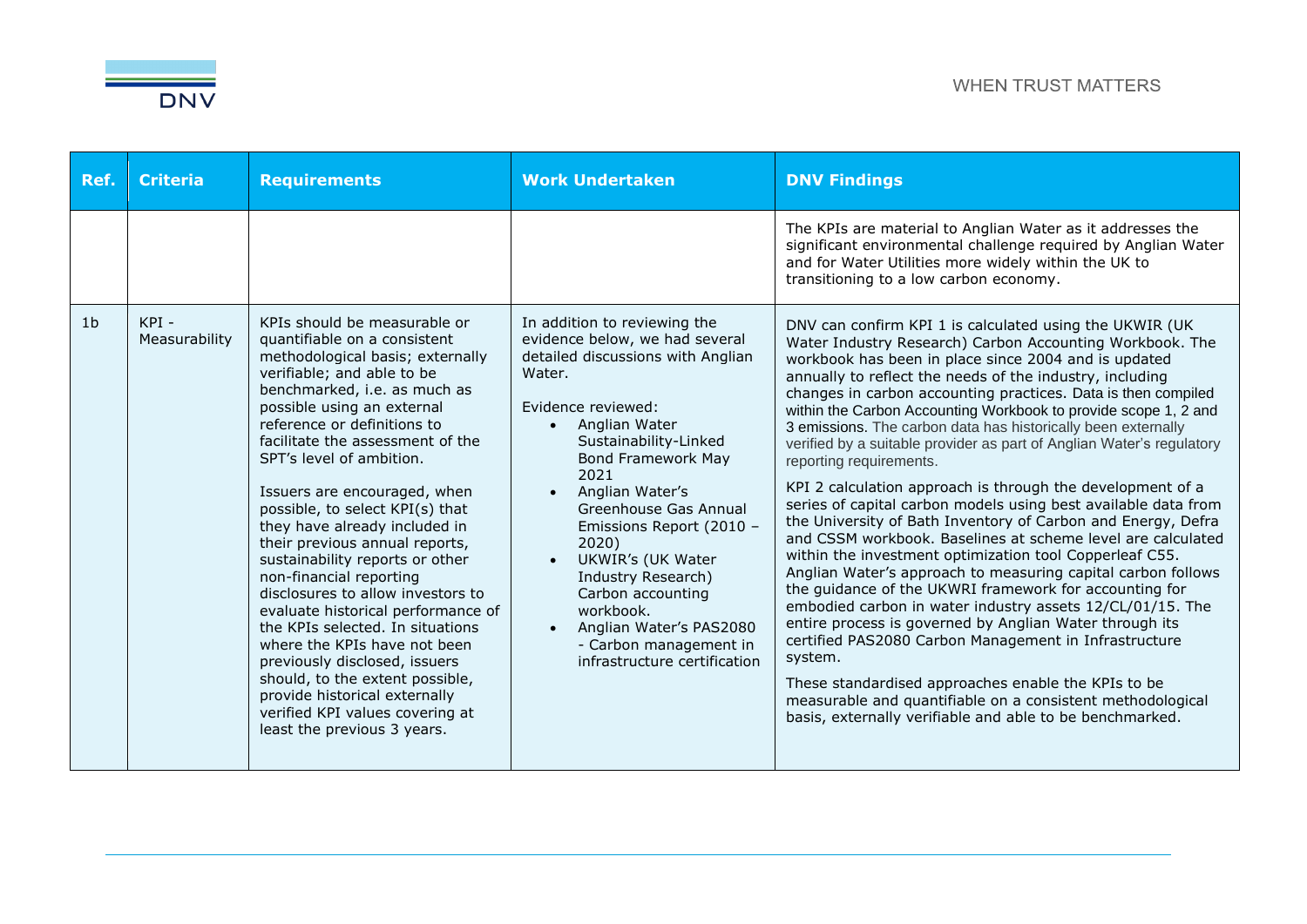

| Ref.           | <b>Criteria</b>           | <b>Requirements</b>                                                                                                                                  | <b>Work Undertaken</b>                                                                                                                                                                                                                                                                                                                                                                                                                                                                                         | <b>DNV Findings</b>                                                                                                                                                                                                                                                                                                                                                                                                                                                                                                                                                                                                                                                                                                                                                                                                                                                                                                                                                                                                                                                                                                                                                                                                                                                                                                                                                                                                                                                                                                                                                                                                                                                                                           |
|----------------|---------------------------|------------------------------------------------------------------------------------------------------------------------------------------------------|----------------------------------------------------------------------------------------------------------------------------------------------------------------------------------------------------------------------------------------------------------------------------------------------------------------------------------------------------------------------------------------------------------------------------------------------------------------------------------------------------------------|---------------------------------------------------------------------------------------------------------------------------------------------------------------------------------------------------------------------------------------------------------------------------------------------------------------------------------------------------------------------------------------------------------------------------------------------------------------------------------------------------------------------------------------------------------------------------------------------------------------------------------------------------------------------------------------------------------------------------------------------------------------------------------------------------------------------------------------------------------------------------------------------------------------------------------------------------------------------------------------------------------------------------------------------------------------------------------------------------------------------------------------------------------------------------------------------------------------------------------------------------------------------------------------------------------------------------------------------------------------------------------------------------------------------------------------------------------------------------------------------------------------------------------------------------------------------------------------------------------------------------------------------------------------------------------------------------------------|
| 1 <sub>c</sub> | KPI - Clear<br>definition | A clear definition of the KPI(s)<br>should be provided and include<br>the applicable scope or perimeter<br>as well as the calculation<br>methodology | In addition to reviewing the<br>evidence below, we had several<br>detailed discussions with Anglian<br>Water.<br>Evidence reviewed:<br>• Anglian Water<br>Sustainability-Linked<br><b>Bond Framework May</b><br>2021<br>Anglian Water's<br>Greenhouse Gas Annual<br>Emissions Report (2010 -<br>2020)<br>UKWIR's (UK Water<br>Industry Research)<br>Carbon accounting<br>workbook.<br>Carbon Management<br>System Governance v 2.0<br>with reference links<br>301799-RPT-<br>Modelling_Approach-<br>Final-RevB | KPI 1 is defined as operational emissions (Scope 1, 2 and<br>some Scope 3 relevant to core outsourced activities) of which<br>Anglian Water has operational control.<br>Scope 1 emissions include the burning of fossil fuels, process<br>and fugitive emissions (e.g. Nitrous oxide and methane from<br>water recycling/sludge treatment) and emissions from owned<br>or leased vehicles. Scope 2 emissions include purchased grid<br>electricity. Scope 3 emissions include business travel,<br>outsourced activities within their regulatory boundary and<br>Transmission & Distribution losses. The definition includes the<br>export of surplus renewable generation and purchase of<br>Renewable Energy Guarantees of Origin (REGO) backed green<br>tariff electricity. Any residual emissions are counterbalanced<br>by an equivalent sequestration of gases from the atmosphere,<br>Anglian Water will apply the following hierarchy: Insets (trees,<br>grassland, seagrass); Regional offsets (soil sequestration);<br>National, international offsets (carbon offset credits). This<br>fully aligns with the definition with the Water UK Routemap to<br>Net Zero 2030, where emissions will be less than or equal to<br>mitigation activities.<br>Anglian Water has also presented a clear decarbonisation<br>hierarchy of:<br>Reducing/avoiding GHG emissions<br>Avoiding emissions from grid electricity through the use of<br>green electricity procurement and renewable energy<br>(backed by REGOs)<br>Tackling any residual and difficult to avoid/remove<br>emissions, such as process emissions by removing such<br>emissions through removal measures within our boundary<br>(e.g. trees) |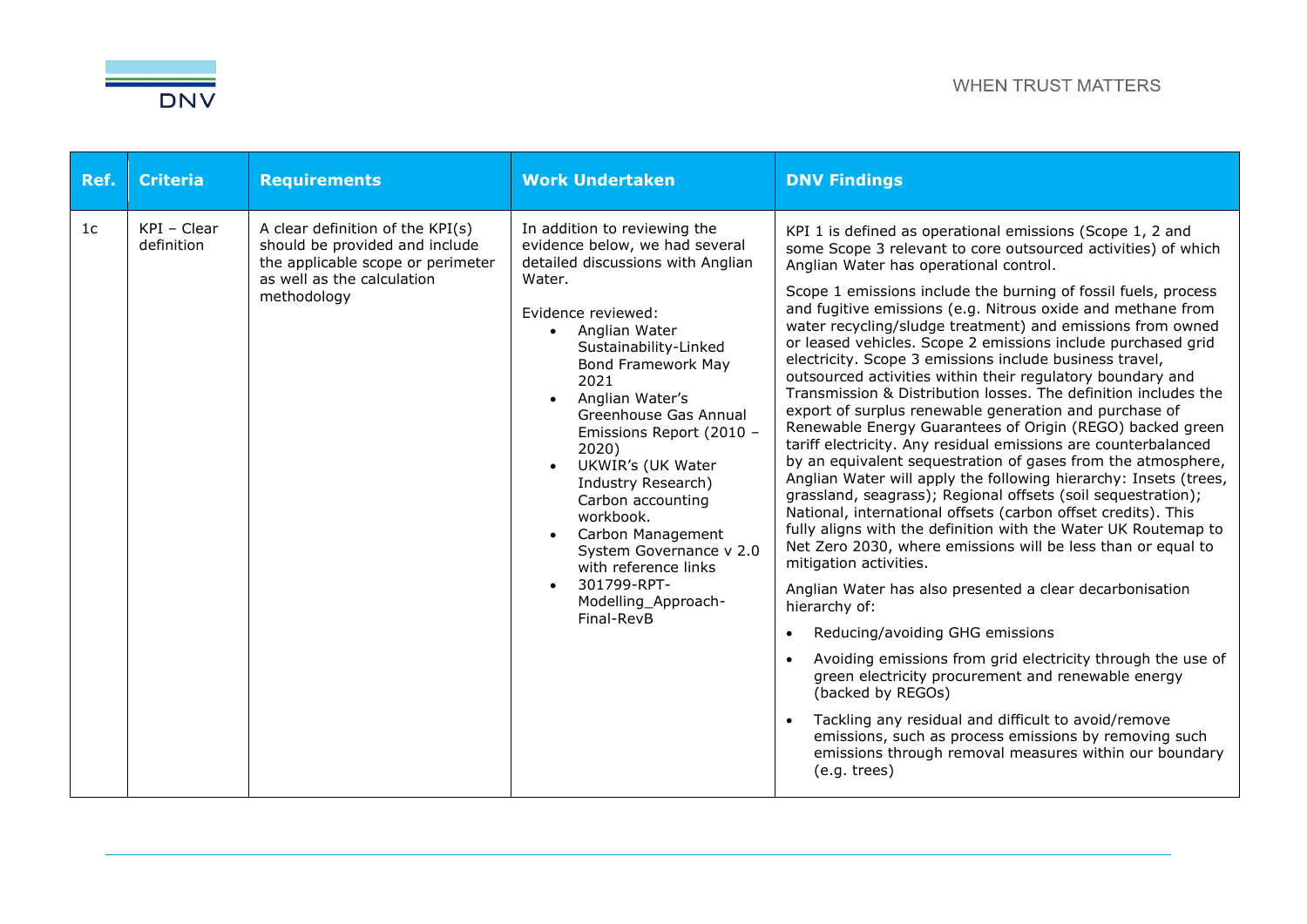

| Ref. | <b>Criteria</b> | <b>Requirements</b> | <b>Work Undertaken</b> | <b>DNV Findings</b>                                                                                                                                                                                                                                                                                                                                                                                                                                                                                                                                                                                             |
|------|-----------------|---------------------|------------------------|-----------------------------------------------------------------------------------------------------------------------------------------------------------------------------------------------------------------------------------------------------------------------------------------------------------------------------------------------------------------------------------------------------------------------------------------------------------------------------------------------------------------------------------------------------------------------------------------------------------------|
|      |                 |                     |                        | Tackling our residual emissions through investing in<br>credible offset credits in their region, the UK territory and<br>where not commercially or technically possible in the<br>international offset credit markets.                                                                                                                                                                                                                                                                                                                                                                                          |
|      |                 |                     |                        | KPI 2 is defined as the emissions associated with the creation<br>of an assets (from cradle to as built), including use of<br>materials, transport and labour in constructing and<br>maintaining infrastructure emitted as a result of construction<br>projects undertaken.                                                                                                                                                                                                                                                                                                                                     |
|      |                 |                     |                        | Measurement is through the development of a series of capital<br>carbon models using best available data from the University of<br>Bath Inventory of Carbon and Energy, Defra and CSSM<br>workbook. Baselines at scheme level are calculated within the<br>investment optimization tool C55. Anglian Water's approach to<br>measuring capital carbon follows the guidance of the UKWRI<br>framework for accounting for embodied carbon in water<br>industry assets 12/CL/01/15. The entire process is governed<br>by Anglian Water through its certified PAS2080 Carbon<br>Management in Infrastructure system. |

# **2. Calibration of Sustainability Performance Targets (SPTs)**

|     | Ref. Criteria                     | <b>Requirements</b>                                                                                                                                                           | <b>Work Undertaken</b>                                                                                        | <b>DNV Findings</b>                                                                  |
|-----|-----------------------------------|-------------------------------------------------------------------------------------------------------------------------------------------------------------------------------|---------------------------------------------------------------------------------------------------------------|--------------------------------------------------------------------------------------|
| -2a | Target<br>Setting -<br>Meaningful | The SPTs should be ambitious,<br>realistic and meaningful to the<br>issuer's business and be consistent<br>with the issuers' overall strategic<br>sustainability/ESG strategy | In addition to reviewing the<br>evidence below, we had several<br>detailed discussions with Anglian<br>Water. | Aligned with the two KPIs, Anglian Water has set the following<br>SPT <sub>s</sub> : |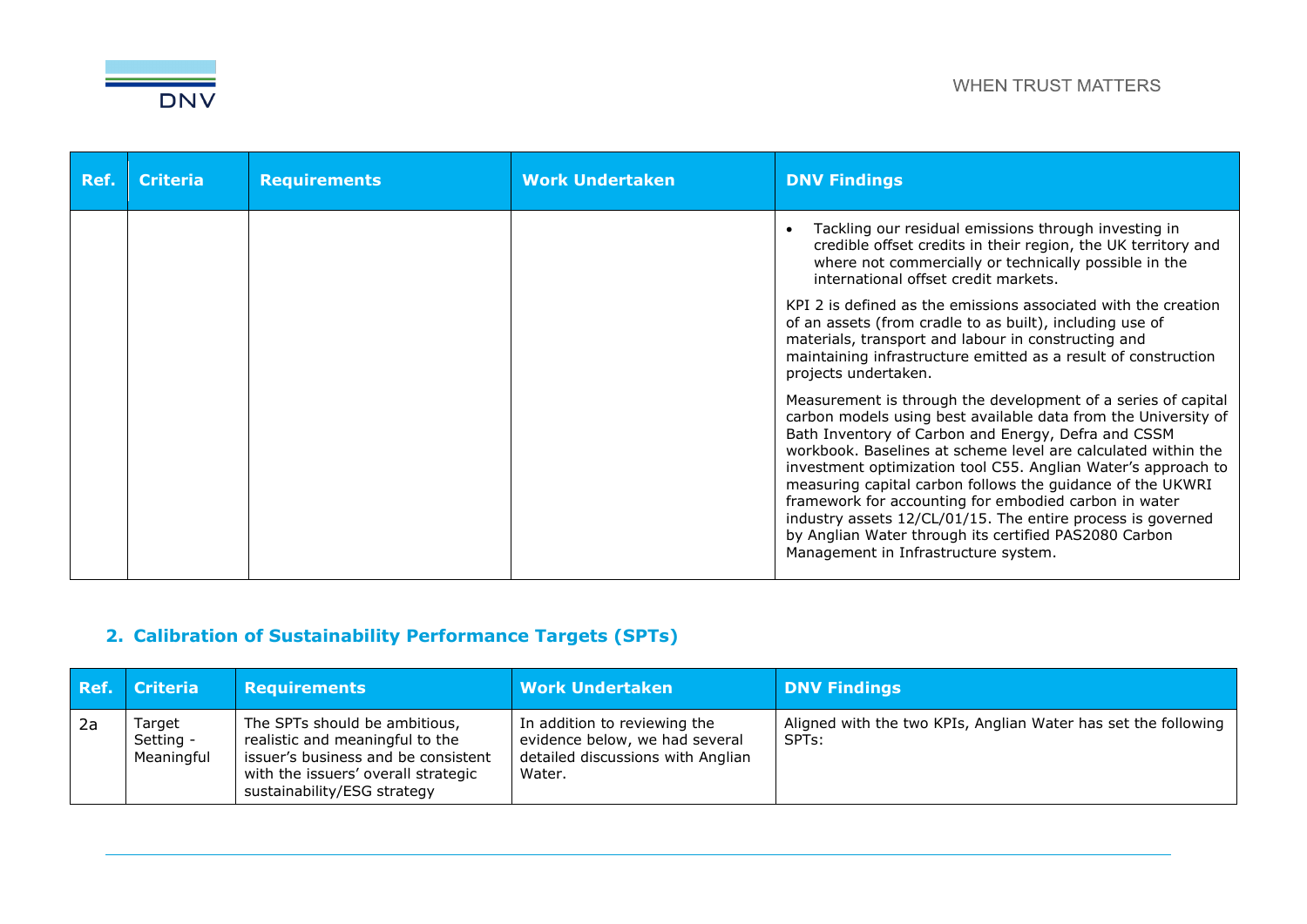

| Ref. | <b>Criteria</b> | <b>Requirements</b> | <b>Work Undertaken</b>                                                                                                                                                                                                                                                                                                                                                                                       | <b>DNV Findings</b>                                                                                                                                                                                                                                                                                                                                                                                                                                                                                                                                                                                                                                                                                                                                                                                                                                                                                                                                                                                                                                                                                                                                                                                                                                                                                                                                                                                                                                                              |
|------|-----------------|---------------------|--------------------------------------------------------------------------------------------------------------------------------------------------------------------------------------------------------------------------------------------------------------------------------------------------------------------------------------------------------------------------------------------------------------|----------------------------------------------------------------------------------------------------------------------------------------------------------------------------------------------------------------------------------------------------------------------------------------------------------------------------------------------------------------------------------------------------------------------------------------------------------------------------------------------------------------------------------------------------------------------------------------------------------------------------------------------------------------------------------------------------------------------------------------------------------------------------------------------------------------------------------------------------------------------------------------------------------------------------------------------------------------------------------------------------------------------------------------------------------------------------------------------------------------------------------------------------------------------------------------------------------------------------------------------------------------------------------------------------------------------------------------------------------------------------------------------------------------------------------------------------------------------------------|
|      |                 |                     | Evidence reviewed:<br>Anglian Water<br>Sustainability-Linked Bond<br>Framework May 2021<br>Net Zero Carbon Strategy<br>$\bullet$<br>Pack May 21<br>Anglian Water's<br>Greenhouse Gas Annual<br>Emissions Report (2010 -<br>2020)<br>Anglian Water's PAS2080 -<br>Carbon management in<br>infrastructure certification<br>UKWIR's (UK Water<br>$\bullet$<br>Industry Research) Carbon<br>accounting workbook. | • SPT 1a: 30% reduction in Net Operational Carbon<br>emissions by 31st March 2025 - from 2018/2019 base<br>year<br>• SPT 1b: Net zero on Net Operational Carbon emissions by<br>31st March 2030 - from a 2018/2019 base year<br>• SPT 2a: 65% of Capital Carbon emissions avoided by 31st<br>March 2025 - from AMP7 2010 baseline level<br>• SPT 2b: 70% of Capital Carbon emissions avoided by 31st<br>March 2030 - from AMP8 2010 baseline level<br>SPT 1 is aligned with Anglian Water's commitment to reaching<br>net zero carbon emissions by 2030.<br>The target is stretching as Anglian Water needs to meet the<br>demand of a growing population and increasing stringent<br>regulation in water and wastewater treatment both resulting<br>in an increase in energy consumption.<br>Anglian Water are working on increasing renewable energy<br>capacity; however this has revealed both commercial and<br>technological challenges. Anglian Water are also aiming to<br>reduce emissions of their fleet but charging points<br>infrastructure and technologies for HGV trucks remains to be<br>further developed. Anglian Water also depend on scientific<br>data to measure and technologies to reduce process emissions<br>with actions under way to improve these.<br>SPT 2 addresses the considerable capital carbon within their<br>distribution and treatment assets. Anglian Water has been a<br>pioneer in measurement and reduction of capital carbon in the |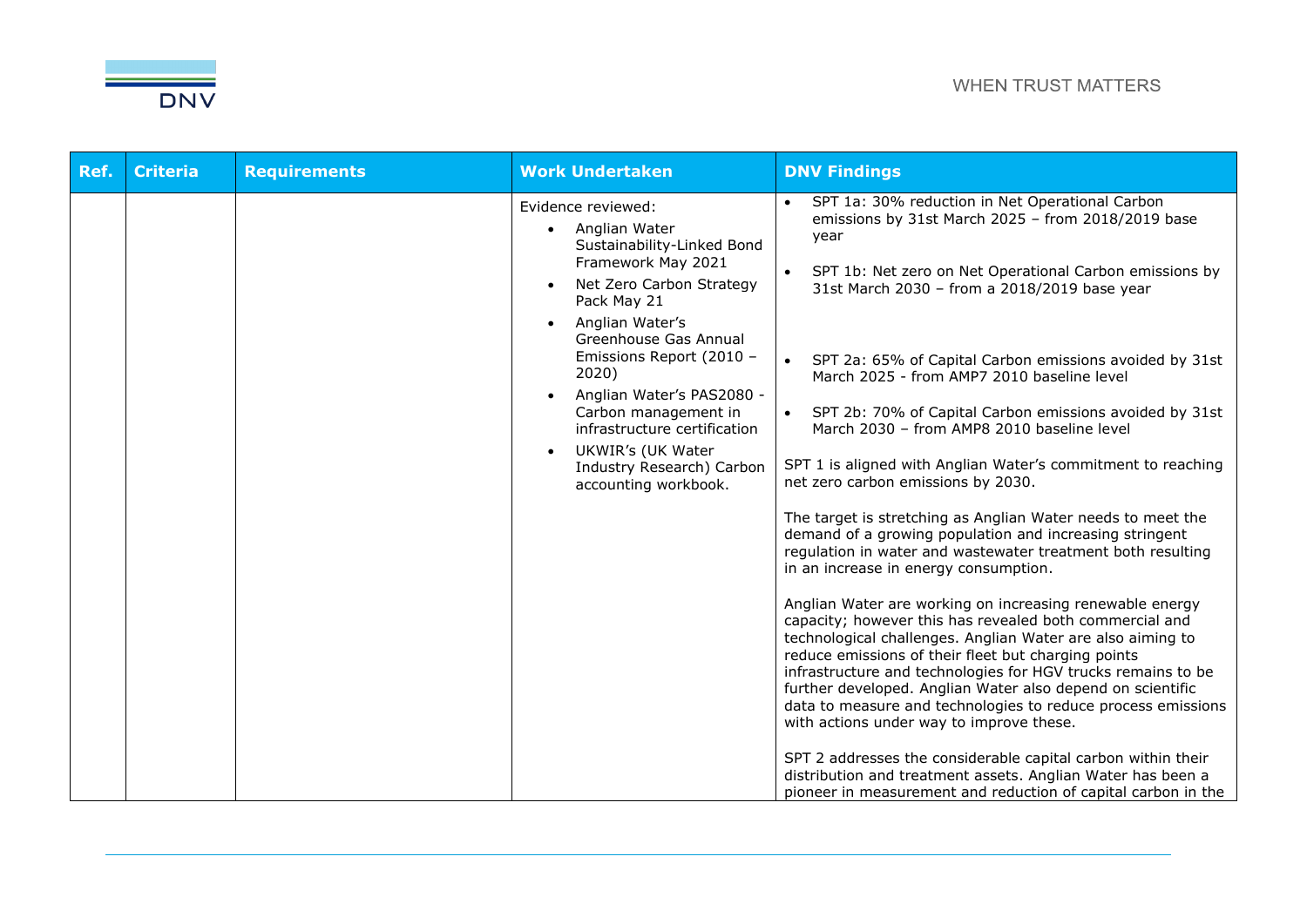

| Ref.           | <b>Criteria</b>                   | <b>Requirements</b>                                                                                                                                                                                                                                                                                                    | <b>Work Undertaken</b>                                                                                                                                                                                                                                                                                                                                                                                                                                                                                                                            | <b>DNV Findings</b>                                                                                                                                                                                                                                                                                                                                                                                                                                                                                                                                                                                        |
|----------------|-----------------------------------|------------------------------------------------------------------------------------------------------------------------------------------------------------------------------------------------------------------------------------------------------------------------------------------------------------------------|---------------------------------------------------------------------------------------------------------------------------------------------------------------------------------------------------------------------------------------------------------------------------------------------------------------------------------------------------------------------------------------------------------------------------------------------------------------------------------------------------------------------------------------------------|------------------------------------------------------------------------------------------------------------------------------------------------------------------------------------------------------------------------------------------------------------------------------------------------------------------------------------------------------------------------------------------------------------------------------------------------------------------------------------------------------------------------------------------------------------------------------------------------------------|
|                |                                   |                                                                                                                                                                                                                                                                                                                        |                                                                                                                                                                                                                                                                                                                                                                                                                                                                                                                                                   | water industry and has already tackled all the significant<br>carbon hotspots, which brought significant reductions.<br>Reducing capital carbon footprint is increasingly challenging<br>due to the greater proportion of the baseline in harder to<br>reduce infrastructure schemes, such as in water infrastructure<br>which are below ground assets.<br>DNV can confirm, both SPTs are science-based with clear<br>definitions and firmly aligned with the Paris Agreement goal of<br>limiting global warming to well below 2, preferably to 1.5<br>degrees Celsius, compared to pre-industrial levels. |
| 2 <sub>b</sub> | Target<br>Setting -<br>Meaningful | SPTs should represent a material<br>improvement in the respective KPIs<br>and be beyond a "Business as<br>Usual" trajectory; where possible be<br>compared to a benchmark or an<br>external reference and be<br>determined on a predefined<br>timeline, set before (or concurrently<br>with) the issuance of the bond. | In addition to reviewing the<br>evidence below, we had several<br>detailed discussions with Anglian<br>Water.<br>Evidence reviewed:<br>UK's 2050 net zero target<br>$\bullet$<br>UK water industry's target<br>to become net zero by<br>2030<br>Anglian Water<br>Sustainability-Linked Bond<br>Framework May 2021<br>Net Zero Carbon Strategy<br>$\bullet$<br>Pack May 21<br>Anglian Water's<br>$\bullet$<br>Greenhouse Gas Annual<br>Emissions Report (2010 -<br>2020)<br>UKWIR's (UK Water<br>Industry Research) Carbon<br>accounting workbook. | Anglian Water has presented clear evidence justifying the<br>selection of the respective percentage reduction targets as<br>summarised above and both targets have clear predefined<br>timelines.<br>DNV can also confirm the targets are in line or leading when<br>compared to peers and has reviewed the evidence<br>demonstrating the above "Business as Usual" trajectory.<br>Anglian Water has also clearly outlined the factors that<br>support and pose a risk to the achievement of the targets and<br>presented a clear but challenging route map to SPT<br>achievement.                         |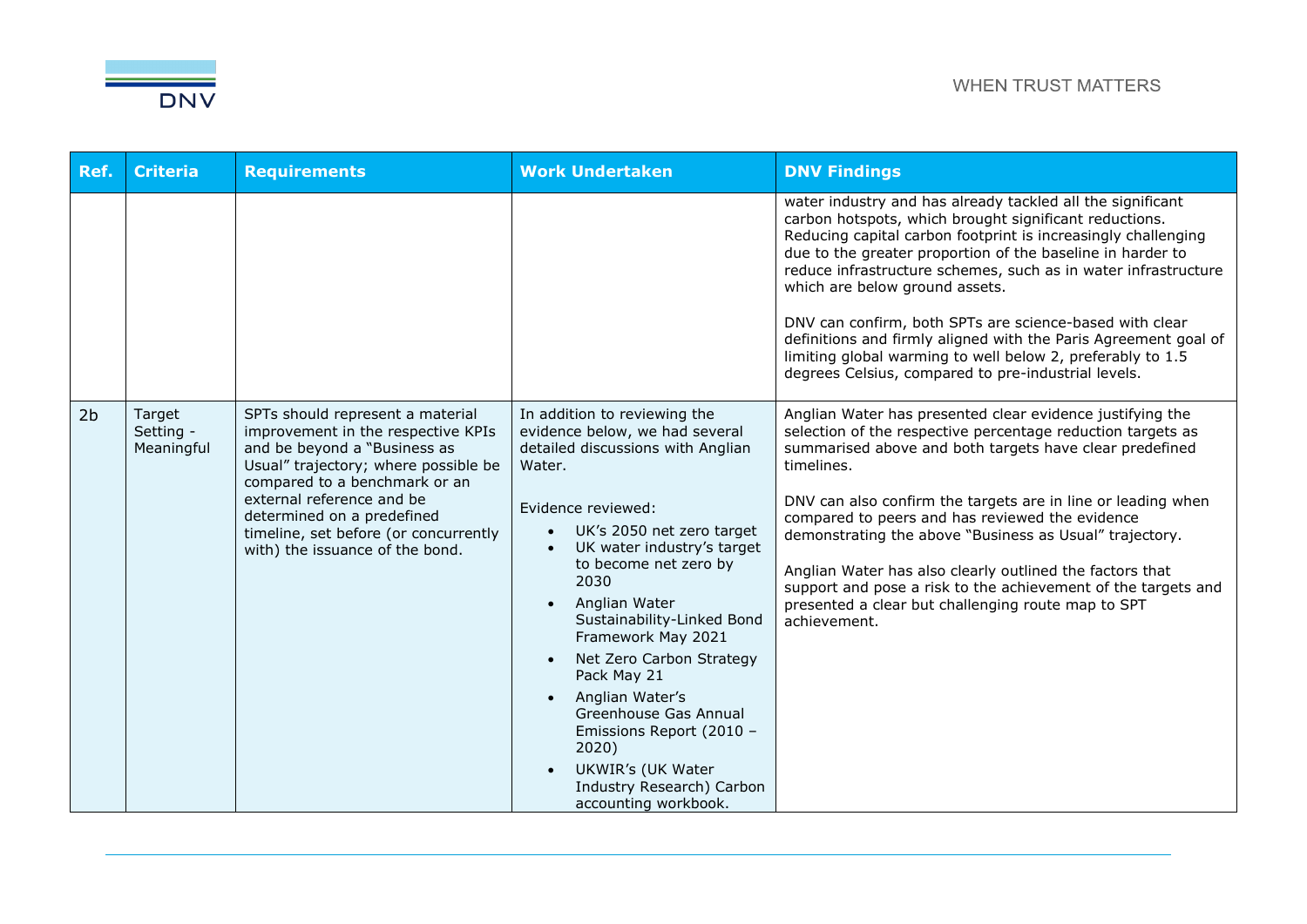

| Ref. | <b>Criteria</b>                    | <b>Requirements</b>                                                                                                                                                                                                                                                                                                                                                                                                                                                                                                                                                                                                                                                                                                                   | <b>Work Undertaken</b>                                                                                                                                                                                                                                                                                                                                                                                                                                                                                     | <b>DNV Findings</b>                                                                                                                                                                                                                                                                                                                                                                                                                                                                                                                                                                                                 |
|------|------------------------------------|---------------------------------------------------------------------------------------------------------------------------------------------------------------------------------------------------------------------------------------------------------------------------------------------------------------------------------------------------------------------------------------------------------------------------------------------------------------------------------------------------------------------------------------------------------------------------------------------------------------------------------------------------------------------------------------------------------------------------------------|------------------------------------------------------------------------------------------------------------------------------------------------------------------------------------------------------------------------------------------------------------------------------------------------------------------------------------------------------------------------------------------------------------------------------------------------------------------------------------------------------------|---------------------------------------------------------------------------------------------------------------------------------------------------------------------------------------------------------------------------------------------------------------------------------------------------------------------------------------------------------------------------------------------------------------------------------------------------------------------------------------------------------------------------------------------------------------------------------------------------------------------|
|      |                                    |                                                                                                                                                                                                                                                                                                                                                                                                                                                                                                                                                                                                                                                                                                                                       |                                                                                                                                                                                                                                                                                                                                                                                                                                                                                                            |                                                                                                                                                                                                                                                                                                                                                                                                                                                                                                                                                                                                                     |
| 2c   | Target<br>Setting -<br>benchmarks  | The target setting exercise should<br>be based on a combination of<br>benchmarking approaches:<br>1. The issuer's own<br>performance over time for<br>which a minimum of 3<br>years, where feasible, of<br>measurement track record<br>on the selected KPI(s) is<br>recommended and when<br>possible forward-looking<br>guidance on the KPI<br>2. The SPTs relative<br>positioning versus the<br>issuer's peers where<br>comparable or available, or<br>versus industry or sector<br>standards<br>3. Systematic reference to<br>science-based scenarios, or<br>absolute levels (e.g. carbon<br>budgets) or official<br>country/regional/internation<br>al targets or to recognised<br>Best-Available-Technologies<br>or other proxies | In addition to reviewing the<br>evidence below, we had several<br>detailed discussions with Anglian<br>Water.<br>Evidence reviewed:<br>UK's 2050 net zero target<br>UK water industry's target<br>to become net zero by<br>2030<br>Anglian Water<br>Sustainability-Linked Bond<br>Framework May 2021<br>Net Zero Carbon Strategy<br>Pack May 21<br>Anglian Water's<br>Greenhouse Gas Annual<br>Emissions Report (2010 -<br>2020)<br>UKWIR's (UK Water<br>Industry Research) Carbon<br>accounting workbook. | Within the Framework. Anglian Water has clearly presented<br>three years of historical data for SPT 1 and SPT 2.<br>DNV can also confirm the targets are in line or leading when<br>compared to peers where public information is available and in<br>line with the water industry Water UK Public Interest<br>Commitment.<br>DNV has independently assessed both SPTs and can confirm<br>they are science-based with clear definitions and firmly<br>aligned with the Paris Agreement goal of limiting global<br>warming to well below 2, preferably to 1.5 degrees<br>Celsius, compared to pre-industrial levels. |
| 2d   | Target<br>setting -<br>disclosures | Disclosures on target setting should<br>make clear reference to:<br>1. The timelines of target<br>achievement, the trigger<br>event(s), and the frequency<br>of SPTs<br>2. Where relevant, the verified<br>baseline or reference point                                                                                                                                                                                                                                                                                                                                                                                                                                                                                                | In addition to reviewing the<br>evidence below, we had several<br>detailed discussions with Anglian<br>Water.<br>Evidence reviewed:<br>• UK's 2050 net zero target                                                                                                                                                                                                                                                                                                                                         | DNV can confirm, both SPTs have clearly defined baseline<br>(SPT 1: 2018/19, SPT 2: 2010) and target dates (31 <sup>st</sup> March<br>2025 and 31st March 2030).<br>Anglian Water has also presented a clear re-baselining policy<br>defining when baseline recalculations are triggered. Anglian<br>Water has committed to adjusting their base year emissions                                                                                                                                                                                                                                                     |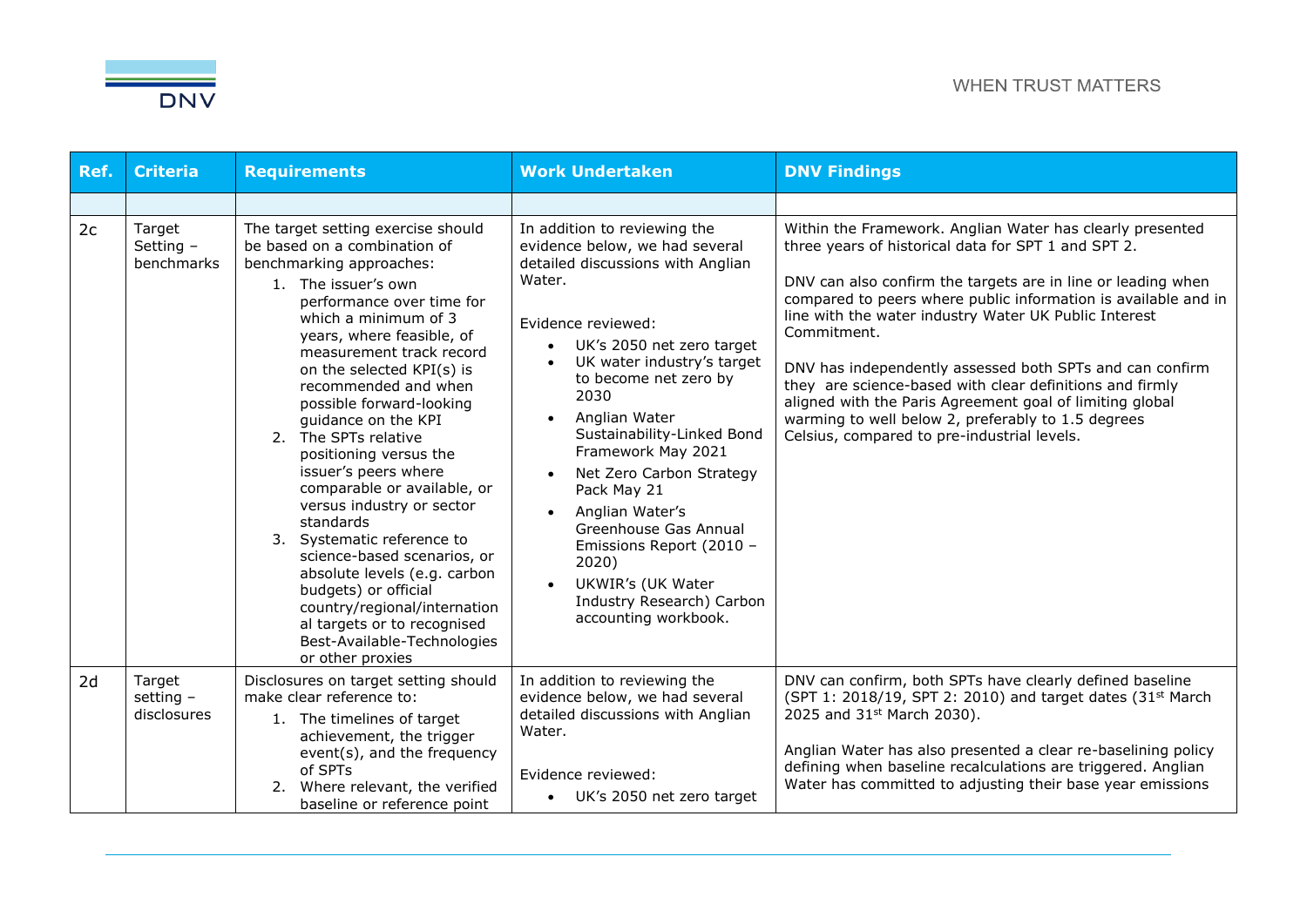

| Ref. | <b>Criteria</b> | <b>Requirements</b>                                                                                                                                                                                                                                                                                                                                                                                          | <b>Work Undertaken</b>                                                                                                                                                                                                                                                                                                                                                        | <b>DNV Findings</b>                                                                                                                                                                                                                                                                                                                                                                                                                                                                                                                                                                                                                                                                                                                                                                                                                                                                                                                                                                                                                                                                                                                                                                                                                                                                                                                                                                                                                                                                           |
|------|-----------------|--------------------------------------------------------------------------------------------------------------------------------------------------------------------------------------------------------------------------------------------------------------------------------------------------------------------------------------------------------------------------------------------------------------|-------------------------------------------------------------------------------------------------------------------------------------------------------------------------------------------------------------------------------------------------------------------------------------------------------------------------------------------------------------------------------|-----------------------------------------------------------------------------------------------------------------------------------------------------------------------------------------------------------------------------------------------------------------------------------------------------------------------------------------------------------------------------------------------------------------------------------------------------------------------------------------------------------------------------------------------------------------------------------------------------------------------------------------------------------------------------------------------------------------------------------------------------------------------------------------------------------------------------------------------------------------------------------------------------------------------------------------------------------------------------------------------------------------------------------------------------------------------------------------------------------------------------------------------------------------------------------------------------------------------------------------------------------------------------------------------------------------------------------------------------------------------------------------------------------------------------------------------------------------------------------------------|
|      |                 | selected for improvement of<br>KPIs as well as the rationale<br>for that baseline or Where<br>relevant, in what situations<br>recalculations or pro-forma<br>adjustments of baselines<br>will take place<br>reference point to be used<br>3.<br>Where possible and taking<br>4.<br>into account competition<br>and confidentiality<br>considerations, how the<br>issuers intend to reach such<br><b>SPTs</b> | UK water industry's target<br>$\bullet$<br>to become net zero by<br>2030<br>Anglian Water<br>Sustainability-Linked Bond<br>Framework May 2021<br>Net Zero Carbon Strategy<br>Pack May 21<br>Anglian Water's<br>$\bullet$<br>Greenhouse Gas Annual<br>Emissions Report (2010 -<br>2020)<br>UKWIR's (UK Water<br>$\bullet$<br>Industry Research) Carbon<br>accounting workbook. | inventory to account for significant changes if the changes<br>drive an increase/decrease in emissions of greater than 5%.<br>Significant changes may include:<br><b>Structural changes</b> that significantly impact base<br>year GHG emissions and may trigger the adjustment<br>of the baseline include acquisitions, divestitures or<br>mergers. When significant structural changes occur in<br>the middle of a year, the current and baseline year will<br>be recalculated for the entire year. In the event of an<br>acquisition, in order to ensure that full and accurate<br>data are available, recalculation will be carried out<br>within one year after the structural change has<br>occurred.<br>Methodology changes that significantly impact base<br>year GHG emissions and may trigger the adjustment<br>of the baseline include updated emission factors,<br>improved data access or updated calculation methods<br>or protocols<br>In case of a data error, or if a number of cumulative<br>errors that together are significant<br>Baseline adjustments will occur at the end of each fiscal year<br>if Anglian Water identify any changes described above that<br>have occurred in the reporting period which may require the<br>issuer to recalculate the base year.<br>Anglian Water has also clearly outlined the factors that<br>support and pose a risk to the achievement of the targets and<br>presented a clear but challenging route map to SPT<br>achievement. |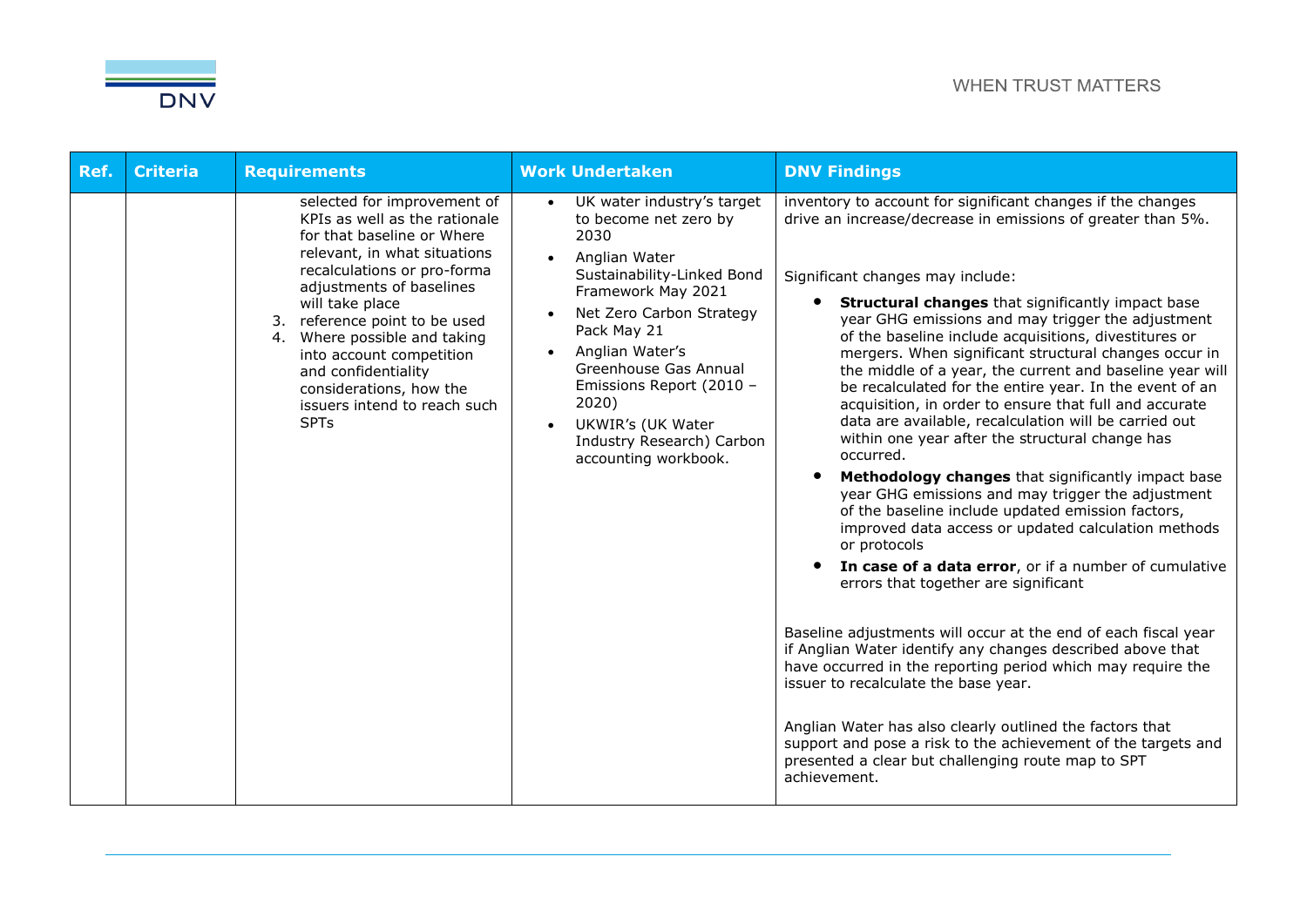

### **3. Bond Characteristics**

| Ref. | <b>Criteria</b>                                                                  | <b>Requirements</b>                                                                                                                                               | <b>Work Undertaken</b>                                                                                                                                                                                                                                                                            | <b>DNV Findings</b>                                                                                                                                                                                                                                                                                                                                                                                                                                                                                                                                                                                                                                                                                                                                                                                                                                                                                                                                                                                                                                                                                                                                                                  |
|------|----------------------------------------------------------------------------------|-------------------------------------------------------------------------------------------------------------------------------------------------------------------|---------------------------------------------------------------------------------------------------------------------------------------------------------------------------------------------------------------------------------------------------------------------------------------------------|--------------------------------------------------------------------------------------------------------------------------------------------------------------------------------------------------------------------------------------------------------------------------------------------------------------------------------------------------------------------------------------------------------------------------------------------------------------------------------------------------------------------------------------------------------------------------------------------------------------------------------------------------------------------------------------------------------------------------------------------------------------------------------------------------------------------------------------------------------------------------------------------------------------------------------------------------------------------------------------------------------------------------------------------------------------------------------------------------------------------------------------------------------------------------------------|
| 3a   | <b>Bond</b><br>Characterist<br>$ics - SPT$<br>Financial/str<br>uctural<br>impact | The SLB will need to include a<br>financial and/or structural impact<br>involving trigger event(s) based on<br>whether the KPI(s) reach the<br>predefined SPT(s). | In addition to reviewing the<br>evidence below, we had several<br>detailed discussions with Anglian<br>Water.<br>Evidence reviewed:<br>Anglian Water<br>Sustainability-Linked<br>Bond Framework May<br>2021<br>Aquifer Termsheet - Draft<br>$-07.06 -v2$<br>[Draft] Aquifer_MidCo<br>Prospectus-1 | DNV confirms the failure of Anglian Water to satisfy [one or<br>several] of the SPTs above will trigger a Step up Margin, as<br>defined in the offering documentation, to be applied for any<br>Interest Period commencing on or after the interest payment<br>date immediately following the Notification Date. In this case,<br>the rate of interest will be increased by the Step-up Margin.<br>The details of any financial penalty payable to investors in any<br>Sustainability-Linked Bond in the event of a missed target will<br>be set out in the offering documentation provided at the point<br>of issuance of any Sustainability Linked Bond. These details will<br>include:<br>Maturity date of instrument<br>$\bullet$<br>Sustainability Key Performance Indicators (KPIs)<br>$\bullet$<br>Sustainability Performance Targets (SPTs)<br>$\bullet$<br>Sustainability Target Observation Date(s)<br>$\bullet$<br>Financial Incentive Mechanism and Quantum (for<br>example a coupon step-up, or payment of a premium<br>at maturity).<br>The Bond documentation for the inaugural Bond issuance<br>contains the required KPI/SPT, trigger events and Step-up<br>Margin. |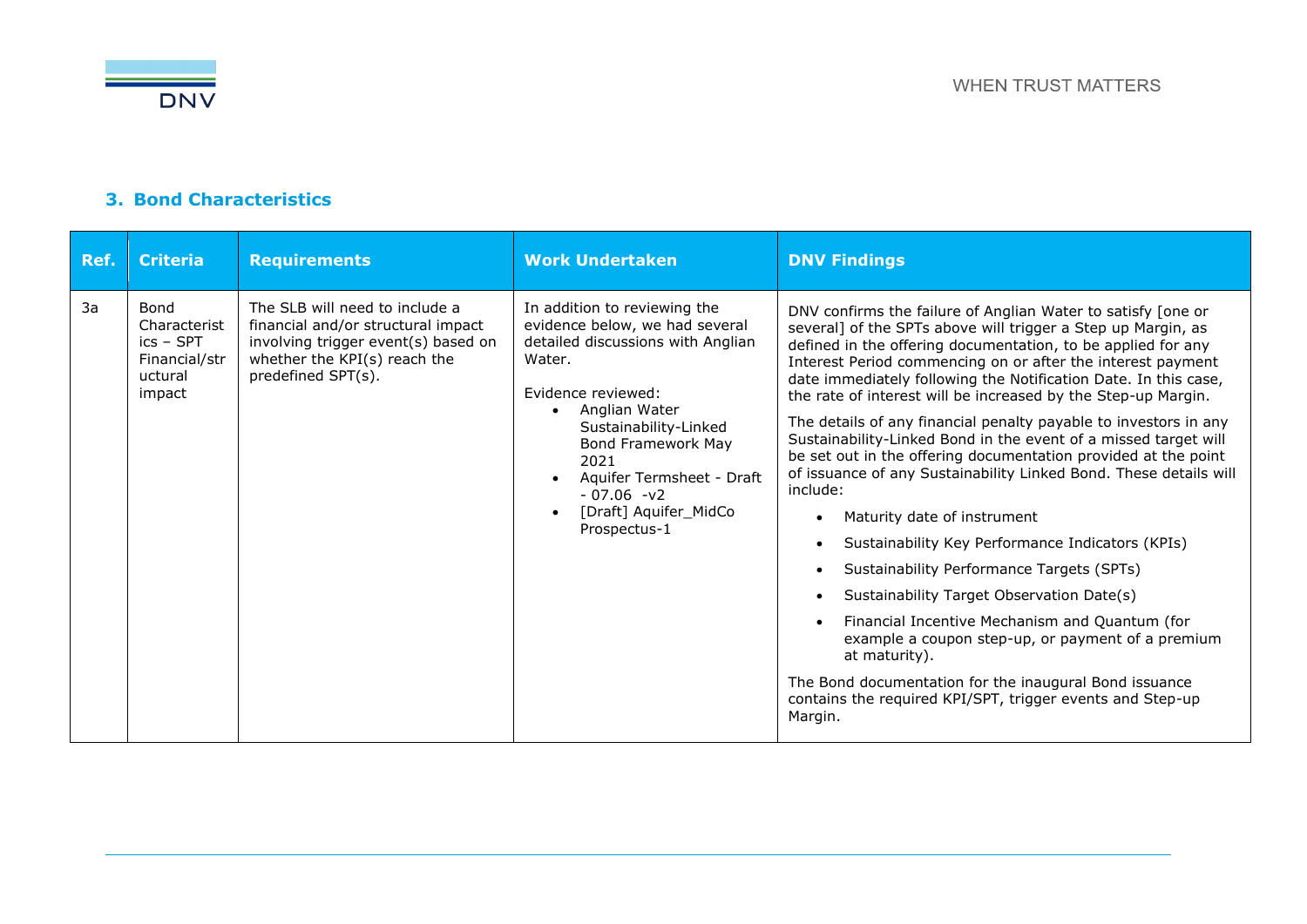

| Ref. | <b>Criteria</b>                                          | <b>Requirements</b>                                                                                                                                                                                                                                                                           | <b>Work Undertaken</b>                                                                                                                                                                                      | <b>DNV Findings</b>                                                                                                                                                                                                                                |
|------|----------------------------------------------------------|-----------------------------------------------------------------------------------------------------------------------------------------------------------------------------------------------------------------------------------------------------------------------------------------------|-------------------------------------------------------------------------------------------------------------------------------------------------------------------------------------------------------------|----------------------------------------------------------------------------------------------------------------------------------------------------------------------------------------------------------------------------------------------------|
| 3b   | Bond<br>Characterist<br>$ics -$<br>Fallback<br>mechanism | Any fallback mechanisms in case<br>the SPTs cannot be calculated<br>or observed in a satisfactory<br>manner should be explained.<br>Issuers may also consider<br>including, where needed, language<br>in the bond documentation to take<br>into consideration potential<br>exceptional events | In addition to reviewing the<br>evidence below, we had several<br>detailed discussions with Anglian<br>Water.<br>Evidence reviewed:<br>Anglian Water<br>Sustainability-Linked<br>Bond Framework May<br>2021 | Given the maturity of the KPIs and SPTs and their associated<br>methodologies and Anglian Water's detailed recalculation<br>policy. DNV believes there is little to no risk that the KPIs will<br>not be calculated appropriately into the future. |

## **4. Reporting**

| Ref. | <b>Criteria</b> | <b>Requirements</b>                                                                                                                                                                                                                                                                                                                                                                       | <b>Work Undertaken</b>                                                                                                                                                                                             | <b>DNV Findings</b>                                                                                                                                                                                                                                                                                                                                                                                                                                                                                                                                                                                                                 |
|------|-----------------|-------------------------------------------------------------------------------------------------------------------------------------------------------------------------------------------------------------------------------------------------------------------------------------------------------------------------------------------------------------------------------------------|--------------------------------------------------------------------------------------------------------------------------------------------------------------------------------------------------------------------|-------------------------------------------------------------------------------------------------------------------------------------------------------------------------------------------------------------------------------------------------------------------------------------------------------------------------------------------------------------------------------------------------------------------------------------------------------------------------------------------------------------------------------------------------------------------------------------------------------------------------------------|
| 4a   | Reporting       | Issuers of SLBs should publish, and<br>keep readily available and easily<br>accessible:<br>1. Up-to-date information on<br>the performance of the<br>selected KPI(s), including<br>baselines where relevant<br>2. A verification assurance<br>report relative to the SPT<br>outlining the performance<br>against the SPTs and the<br>related impact, and timing<br>of such impact, on the | In addition to reviewing the<br>evidence below, we had several<br>detailed discussions with Anglian<br>Water.<br>Evidence reviewed:<br>Anglian Water<br>Sustainability-Linked<br><b>Bond Framework May</b><br>2021 | Anglian Water has committed to reporting on the KPIs on an<br>annual basis as part of its annual report/non-financial<br>statement, which is verified by external auditors, and available<br>on Anglian Water's website.<br>Reporting may include:<br>Up-to-date information on the performance of the<br>$\bullet$<br>selected KPI, including the baseline where relevant;<br>A verification or assurance report relative to the KPI<br>outlining the performance against the SPT<br>Any relevant information enabling investors to monitor<br>the progress of the KPI<br>Information may also include when feasible and possible: |